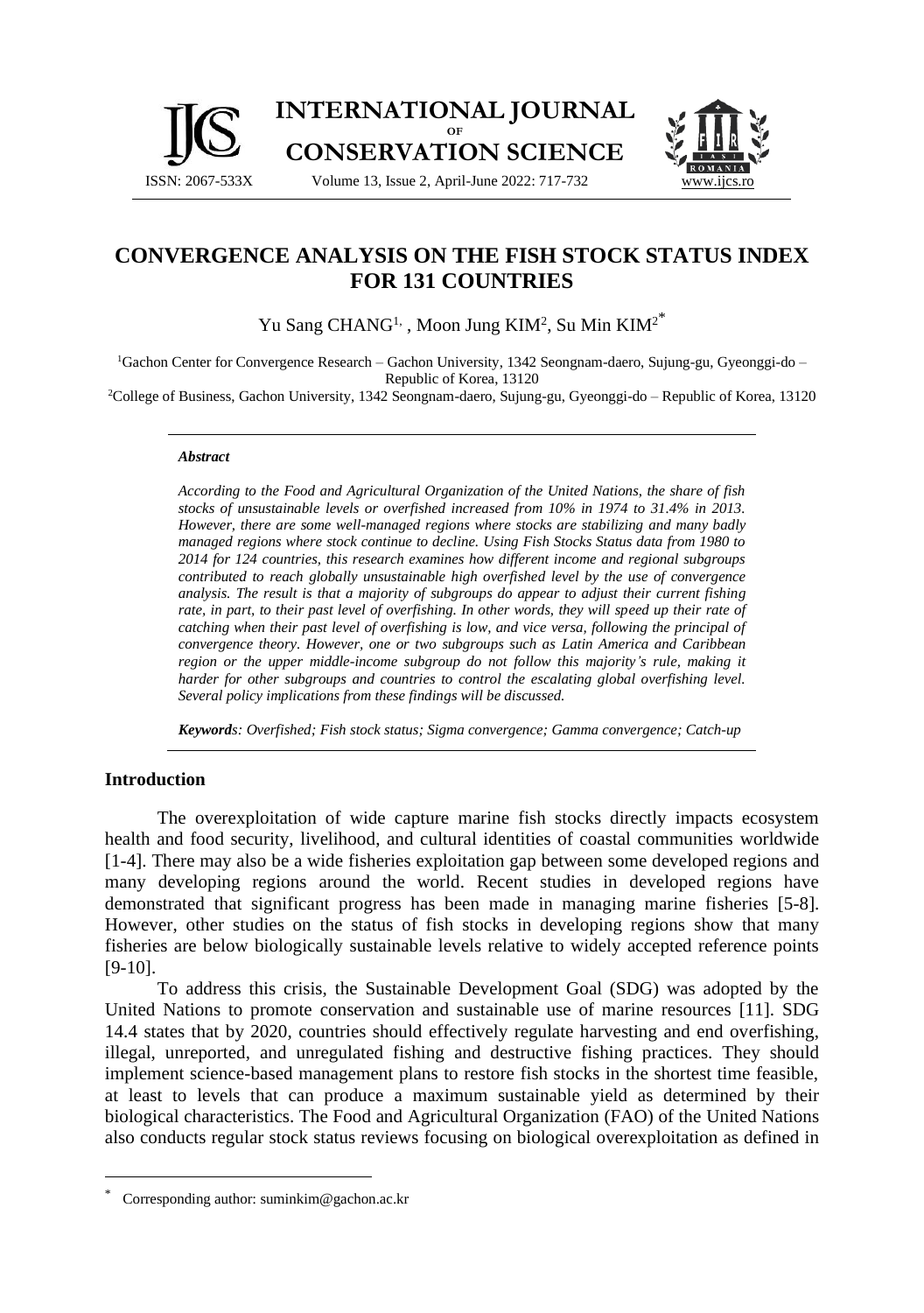most fishery-related international treaties. They classify stocks into three categories based on expert opinions: "underfished," "fully fished" including stocks that are within 20% above or below the maximum sustainable yield (MSY), and "overfished."

According to the FAO report [3], the share of fish stocks of biologically unsustainable levels or overfished increased from 10% in 1974 to 31.4% in 2013. Despite the ongoing debate regarding the interpretation of data sources, consensus is emerging to support the FAO's finding that up to one-third of global fishery stocks are now overexploited or collapsed [12-15]. In this category, a majority (58%) were categorized as fully fished, leaving only 10.5% as underfished stocks in 2013. Although assessment of the status of fish stocks presents a greater challenge at the country level due to limited data and capacity for monitoring fishery resources, Srinivasan et al.'s study [16] using catch time-series data of 11,804 stocks in exclusive economic zones (EEZ) estimated that 36 to 53% of commercial species in 55 to 66% of EEZs may have been overfished. That left a maximum of only 68.6% of stocks within biologically sustainable levels in 2013 [3]. Despite these continuing overexploitation patterns, current exploitation and biomass trends differ between some well-managed regions where stocks are stabilizing and even recovering and many badly managed regions where stocks continue to decline [17-18]. For example, the FAO report [3] indicated that the Mediterranean and Black Sea region recorded the highest overfished stock at 59%, followed by the Eastern Central Atlantic region at 46%, and the Southwest Atlantic at 44%. In contrast, the Southwest Pacific region experienced the lowest overfished stock at 12%, followed by the Northeast Pacific region at 14%, and the Eastern Indian Ocean at 15%. Given this wide variation of overfished stocks by region and countries, the central aim of this research is to examine how regions and countries contributed to reach globally unsustainable high overfished level during the period of 1980 to 2014. First, this research examines whether regions and countries with low overfished ratios in early years are increasing their overfished ratios faster to catch-up to regions and countries with higher overfished ratios. If so, we estimate the speed of this catch-up. Second, this research also examines whether regions and countries with high overfished ratios in early years are engaged in slower increase or even reduction of their overfished ratios, reflecting convergence theory.

By using time series data on fish stock status (FSS) from 1980 to 2014 available for 124 countries, we use a simple sigma and gamma convergence methodology to analyze the data. The 124 countries are categorized into four income and five regional subgroups and subjected to the same convergence analysis. The remainder of this article is organized into four sections, presenting the convergence methodology, explaining the data and data sources, the analysis of the results and finally, the conclusions, implications, and limitations.

## **Convergence Methodology**

The initial idea of convergence (also known as the catch-up effect) is based on the hypothesis that economies in poorer countries have tendency to grow faster than richer countries so the former can catch up to the latter. Conventionally, the term "convergence" has two connotations in the economic growth literature. The term refers to a reduction of dispersion among countries, which is known as  $\sigma$  convergence. The term also refers to the phenomenon that poorer countries grow faster than richer ones, which is known as β convergence. In the context of convergence analysis of the FSS index, countries with an initially lower percent in the overfished index are likely to increase their percent of catches faster than countries with an initially higher overfished percent.

The  $\beta$  convergence method [19] regresses the rate of change by comparing the beginning year value with the ending year value of the performance measure for respective countries. When the slope of regression equation is negative and statistically significant, the convergence is confirmed [19-20]. This approach is known as absolute β convergence in which all countries are assumed to move toward a common destination. However, Friedman [21] presented critical objections to the use of regression for convergence analysis by citing the "regression fallacy,"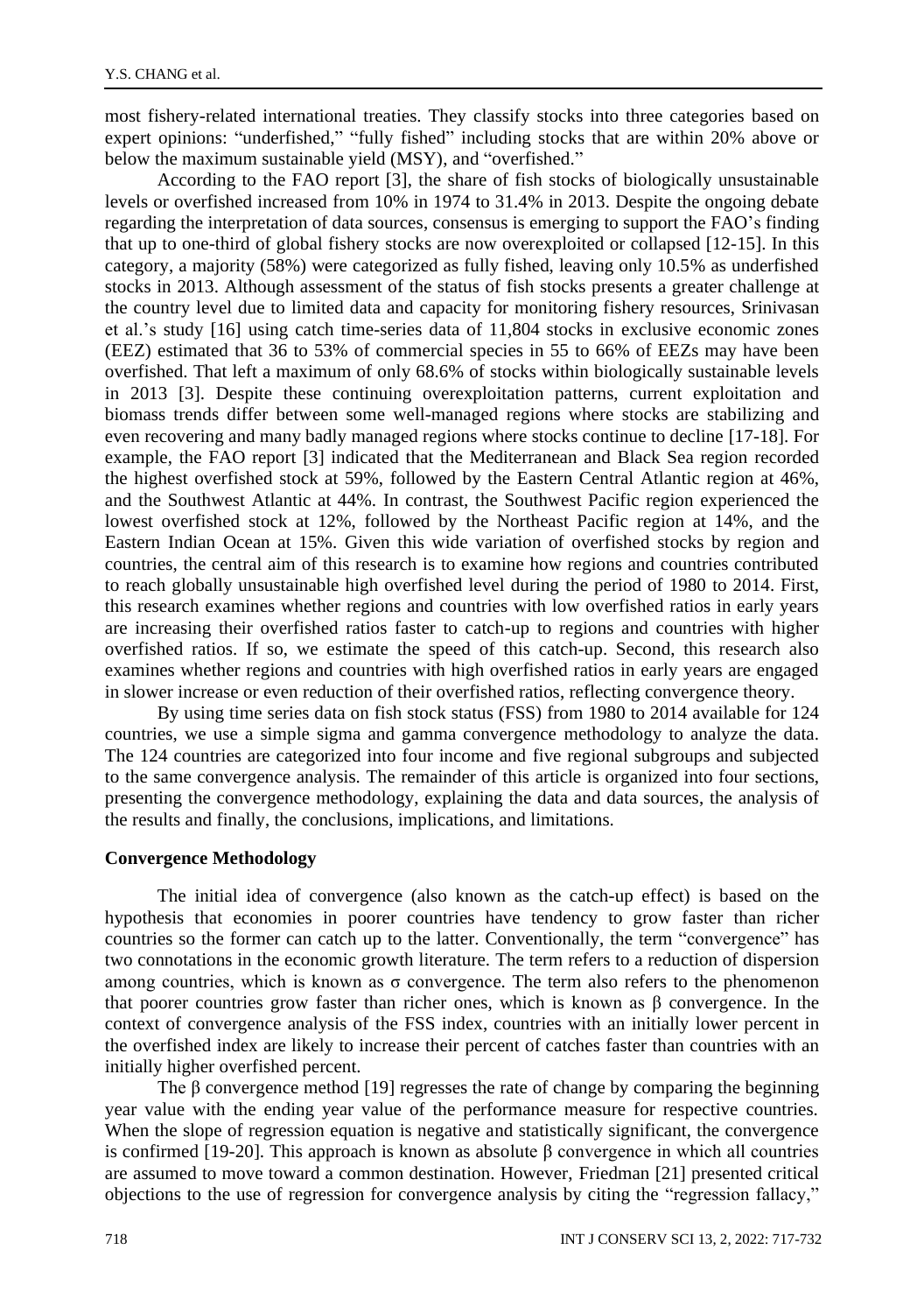which explains the natural tendency of regression towards the mean. Friedman recommended another method for convergence analysis: σ convergence. He asserted that the convergence pattern could be better measured by tracing the fluctuations of the coefficient of variations in the performance measures for a group of countries. If the trend of fluctuation is declining and statistically significant, σ convergence can be demonstrated.

Quah [22] also criticized the use of β convergence analysis because it did not explain the inter-temporal change or intra-distribution of mobility among the countries. Instead, Quah [23] suggested using Markov chain analysis by which a researcher can track the dynamics of crosscountry distribution. Similar to Quah's approach, Boyle and McCarthy [24] proposed a simple measure of  $\beta$  convergence. They used rank concordance of Kendall's index to measure chronological changes in the ranking of countries, called  $\gamma$  convergence [25]. They suggested that the combination of σ convergence and γ convergence could be a proper alternative to β convergence because the combination could tell us not only the existence and speed of the catch-up effect but also capture the dynamics of the distribution of the countries.

Since then, numerous studies using  $\gamma$  convergence methodology have been published in areas such as energy, economic growth, inflation, employment, and healthcare [26-35]. For our research, we have adopted the  $\gamma$  convergence method [24] and  $\sigma$  convergence [21] to analyze convergence among 131 countries. The standard deviation and coefficient of variation are commonly used as parameters of dispersion [36]. We used the coefficient of variation (CV) for the  $\sigma$  convergence analysis. CV is measured by dividing the standard deviation by the sample average. The inter-temporal changes can be measured by normalizing a CV of the subsequent year to the initial CV. Hence, the normalized CV of the beginning year is always 1. If the CVs in the subsequent years are less than the CV in the initial year, the normalized CV in subsequent years will be less than 1. When the normalized CVs in the subsequent years continue declining and the differences between the CV of the initial year and that of subsequent years are statistically significant,  $\sigma$  convergence can be confirmed. For a statistical test of the difference, we used a sample t-test for CVs [37]. The test works well if the sample sizes are greater than or equal to 10. Since the sample sizes in our research are much larger than 10, the test should be effective. Boyle and McCarthy [24] proposed the use of rank concordance which measures the mobility of individual countries over time within the cross-country distribution [38-39]. To put it another way, γ convergence quantifies the degree of ordinal ranking change of countries between the initial year and a given year. There are two types of  $\gamma$  convergence methods: the binary Kendall method and the multi-annual Kendall method. We used the binary Kendall method for our analysis. The method is defined as follows:

$$
\gamma_{t} = \left[ \frac{var (AR (Y)_{it} + AR (Y)_{io})}{var (2 * AR (Y)_{io})} \right]
$$
\n(1)

where: AR  $(Y)$  = the actual rank of country i's performance measure, in year t; AR  $(0)$  = the actual rank of country i's performance measure, in year 0;  $\gamma_t$  = binary Kendall  $\gamma$  index in year t.

Analogous to the normalized CV for  $\sigma$  convergence analysis, the  $\gamma$  index has an important advantage of tracing the degree of change over time. The index can range from zero to unity. If there is no change in the ranking order, the index becomes unity. If a catch-up effect exists, the actual rank of a country in year t will change, which results in a reduction of the nominator, and accordingly, the index will show a value less than unity. The test statistic is chisquare which is used to test whether  $\gamma$  indexes show any significant differences between the ranks of the beginning year and the given year [25]. As the Real Statistics Using Excel website explains [40], the requirement is that there should be five or more countries, or 15 or more years being compared. In our research, the sample size is much larger than five. Therefore, we can use the  $\chi^2$  test to validate the null hypothesis stated above.

There are four different cases for using  $\sigma$  and  $\gamma$  index together to evaluate the reduction of dispersion as well as the catch-up process. The simplest case is when both the σ and γ indexes are increasing in value. Under this circumstance, there is neither a reduction of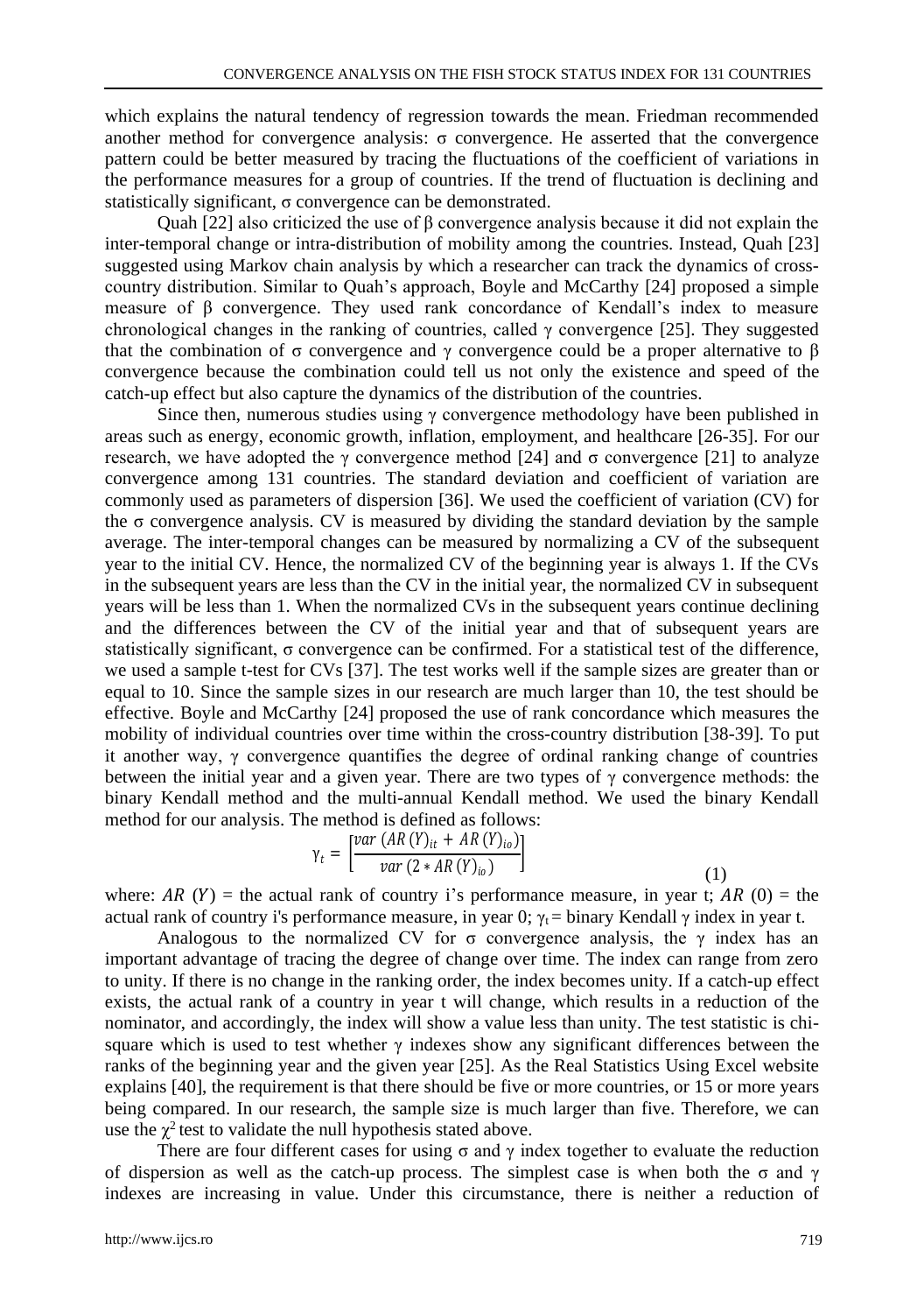dispersion nor a catch-up process. The second case is that both  $\sigma$  and  $\gamma$  indexes are decreasing which indicates that there is both a reduction of dispersion and a catch-up process. The third case occurs where the  $\sigma$  convergence measure is non-decreasing while the  $\gamma$  convergence value is in decline. Since β convergence is a necessary but insufficient condition for  $\sigma$  convergence, this indicates that there is a catch-up process, but no reduction of dispersion. The fourth case occurs where the  $\gamma$  index is non-decreasing with a substantial decline in the  $\sigma$  index. This indicates that country differences in performance measures remain so there is no rank change among countries. However, performance differences among the countries have diminished considerably, which indicates conditional β convergence. Put another way, there may be a catch-up process within the subgroups of countries.

#### **Data and data sources**

For this research, the yearly Fish Stock Status (FSS) measures were downloaded from the Environmental Performance Index (EPI) website [41]. The yearly FSS were available from 1950 to 2014 for 133 countries. Due to missing data for multiple countries in the early years, the period selected for analysis included only 1980 to 2014 for 131 countries. According to the Technical Appendix from the EPI report [42], both the total catch in tonnes and the fish stock class in percentage came from the website Sea Around Us [43]. The FSS measures the percentage of a country's total catch that comes from Taxa and are classified as either over exploited or collapsed.

To categorize the four subgroups of countries by income level, World Bank's GNI per capita data was used. The gross national income to US dollars is converted using the World Bank Atlas method. According to the World Bank, four income groups were defined in 2014 [44]. The high-income group includes countries with a GNI per capita of \$12,746 or more followed by the upper middle-income group with a GNI per capita between \$4,126 and \$12,745. The lower middle-income group includes countries with a GNI per capita between \$1,045 and \$4,125, while the lower income group includes those countries with a GNI per capita of \$1,045 or less. GNI per capita using the Atlas method in current US dollars for countries are available from the World Bank's web site [45]. Out of the 131 countries, 7 countries including Anguilla, Cape Verde, French Guiana, Mayotte, Taiwan, Tokelau, Wallis and Futuna Island were not included since their income levels were not listed in the World Bank data. Thus, for income and regional analysis, the total sample was reduced to 124 countries from the 131 countries with the following groups. The high-income subgroup included 46 countries, followed by the upper middle-income subgroup of 36 countries, the lower middleincome subgroup of 30 countries, and the low-income subgroup of 12 countries.

The World Bank categorizes countries into seven regions including East Asia and Pacific (EAP), Europe and Central Asia (ECA), Latin America and Caribbean (LAC), Europe and Central Asia (ECA), Middle East and North Africa (MENA), North America (NA), South Asia (SA), and sub-Saharan Africa (SSA) [46]. However, due to the small number of countries, NA was combined with ECA, while SA was combined with EAP so there are only five regional subgroups in this study: SA+EAP has 36 countries, followed by SSA region with 24 countries, NA+ECA region with 27 countries, MENA with 11 countries, and LAC region with 26 countries.

#### **Analysis of results**

The averaged FSS index for the total group of 131 countries showed that the overfished ratio in 1980 was 10.74% but increased to 31.5% by 2014 at a compounded annual growth rate (CAGR) of 3.22%, as shown in Table 1.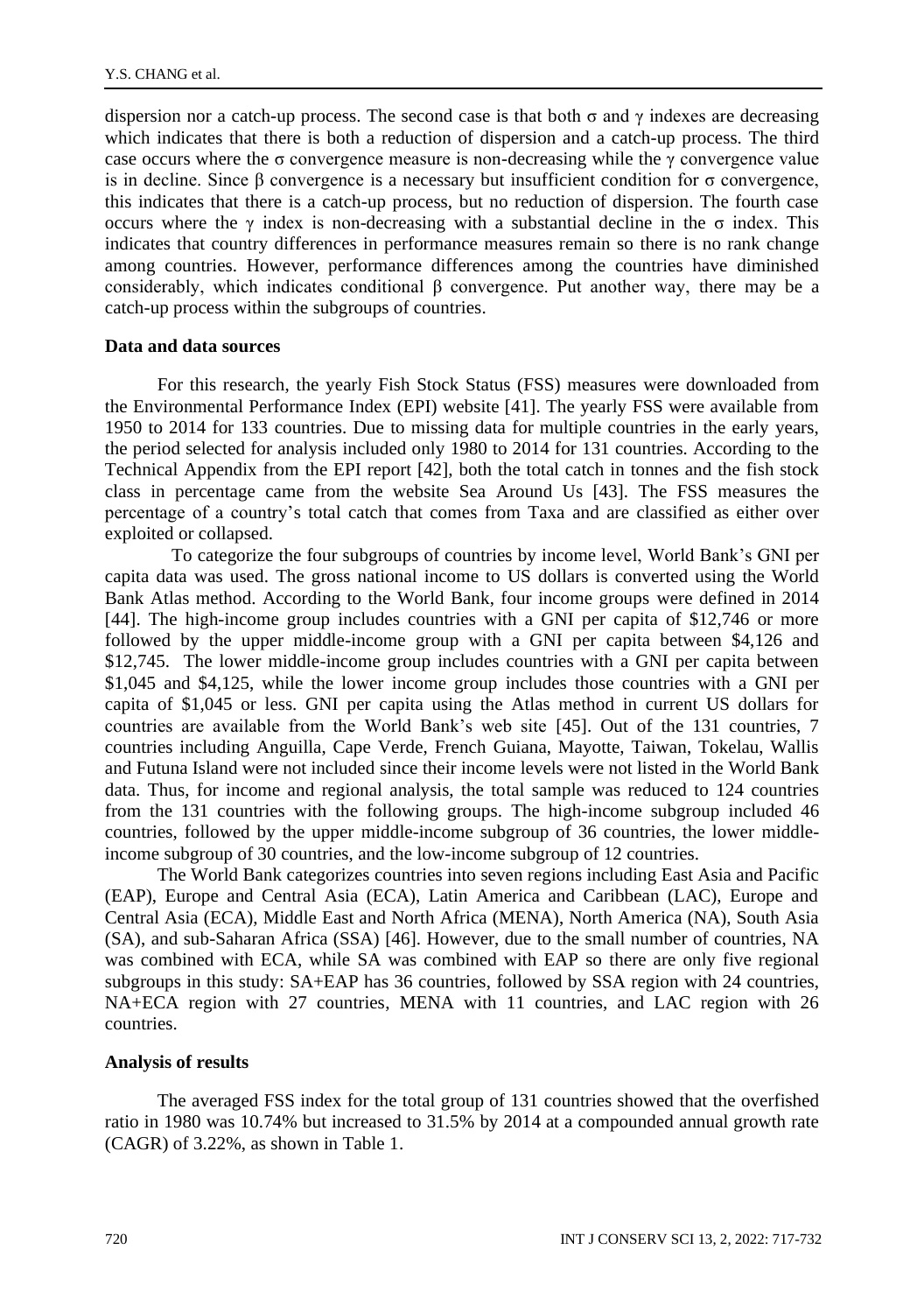| Year | Average | <b>Sigma</b> | Gamma     |
|------|---------|--------------|-----------|
| 1980 | 10.74   | 1.00         | 1.00      |
| 1981 | 11.35   | 1.01         | 0.98***   |
| 1982 | 11.08   | 0.95         | $0.96***$ |
| 1983 | 12.53   | 1.04         | $0.95***$ |
| 1984 | 12.39   | 1.07         | $0.93***$ |
| 1985 | 12.55   | 0.95         | $0.92***$ |
| 1986 | 13.45   | 1.01         | $0.89***$ |
| 1987 | 13.92   | 1.01         | $0.86***$ |
| 1988 | 14.63   | 0.96         | $0.86***$ |
| 1989 | 16.40   | 0.92         | $0.82***$ |
| 1990 | 18.13   | 0.86         | $0.80***$ |
| 1991 | 18.48   | 0.84         | $0.78***$ |
| 1992 | 18.62   | 0.83         | $0.79***$ |
| 1993 | 18.17   | 0.84         | $0.78***$ |
| 1994 | 17.56   | 0.85         | $0.80***$ |
| 1995 | 18.11   | 0.83         | $0.80***$ |
| 1996 | 18.09   | 0.81         | $0.79***$ |
| 1997 | 18.19   | 0.79         | $0.78***$ |
| 1998 | 18.90   | $0.73*$      | $0.77***$ |
| 1999 | 18.82   | $0.69**$     | $0.75***$ |
| 2000 | 20.20   | $0.65**$     | $0.73***$ |
| 2001 | 20.97   | $0.64***$    | $0.71***$ |
| 2002 | 21.43   | $0.65***$    | $0.70***$ |
| 2003 | 22.98   | $0.63***$    | $0.69***$ |
| 2004 | 24.13   | $0.63***$    | $0.70***$ |
| 2005 | 25.23   | $0.64***$    | $0.70***$ |
| 2006 | 25.18   | $0.59***$    | $0.69***$ |
| 2007 | 27.17   | $0.58***$    | $0.69***$ |
| 2008 | 29.93   | $0.58***$    | $0.69***$ |
| 2009 | 31.11   | $0.57***$    | $0.68***$ |
| 2010 | 31.50   | $0.58***$    | $0.65***$ |
| 2011 | 31.16   | $0.53***$    | $0.61***$ |
| 2012 | 31.56   | $0.53***$    | $0.58***$ |
| 2013 | 31.72   | $0.53***$    | $0.55***$ |
| 2014 | 31.50   | $0.55***$    | $0.55***$ |
| CAGR | 3.22%   | $-1.75%$     | $-1.76%$  |

**Table 1.** Yearly Average FSS, Sigma Index, Gamma Index for Total Group of 131 Countries (1980-2014)

\*\*\* Significant at 1% level, \*\* Significant at 5% level, \* Significant at 10% level

The normalized yearly  $\sigma$  index beginning with the value of 1.0 in 1980 declined to 0.5489 by 2014 at a negative CAGR of -1.75%. The test indicated that every year after 1998 to 2014, the results were statistically significant. The normalized yearly  $\gamma$  index also declined at a negative CAGR of -1.76%, while meeting the statistical test of significance every year from 1981 to 2014. In short, the results of our analysis established that there was both  $\sigma$  and  $\gamma$ convergence, thus reducing the dispersion of FSS measures and accelerating ranking changes among the countries. Thus, country differences of the FSS measure narrowed substantially over time during the period under analysis, while the averaged FSS measures increased even more rapidly.

The next question is whether the results for the total group of 131 countries remain applicable in the context of developed versus developing countries. Thus, the same sets of questions were examined for the four subgroups of high, upper middle, lower middle-, and lowincome countries. The averaged FSS measures at the beginning of 1980 followed the sequence of high to low-income subgroups as follows: the high-income subgroup of 46 countries had the highest average FSS overfished measure at 15.61%, followed by the lower middle subgroup of 30 countries at 9.443%, the upper middle subgroup of 36 counties at 8.90%, and the lowincome subgroup of 12 counties at 5.257%. However, the 2014 FSS measure of the highincome subgroup at 37.39 was followed closely by the upper middle-income subgroup at 33.81, by the lower middle-income subgroup at 27.51 and by the low-income subgroup at 17.95. These changes resulted from the variable CAGRs ranging from 4.0% for the upper middle-income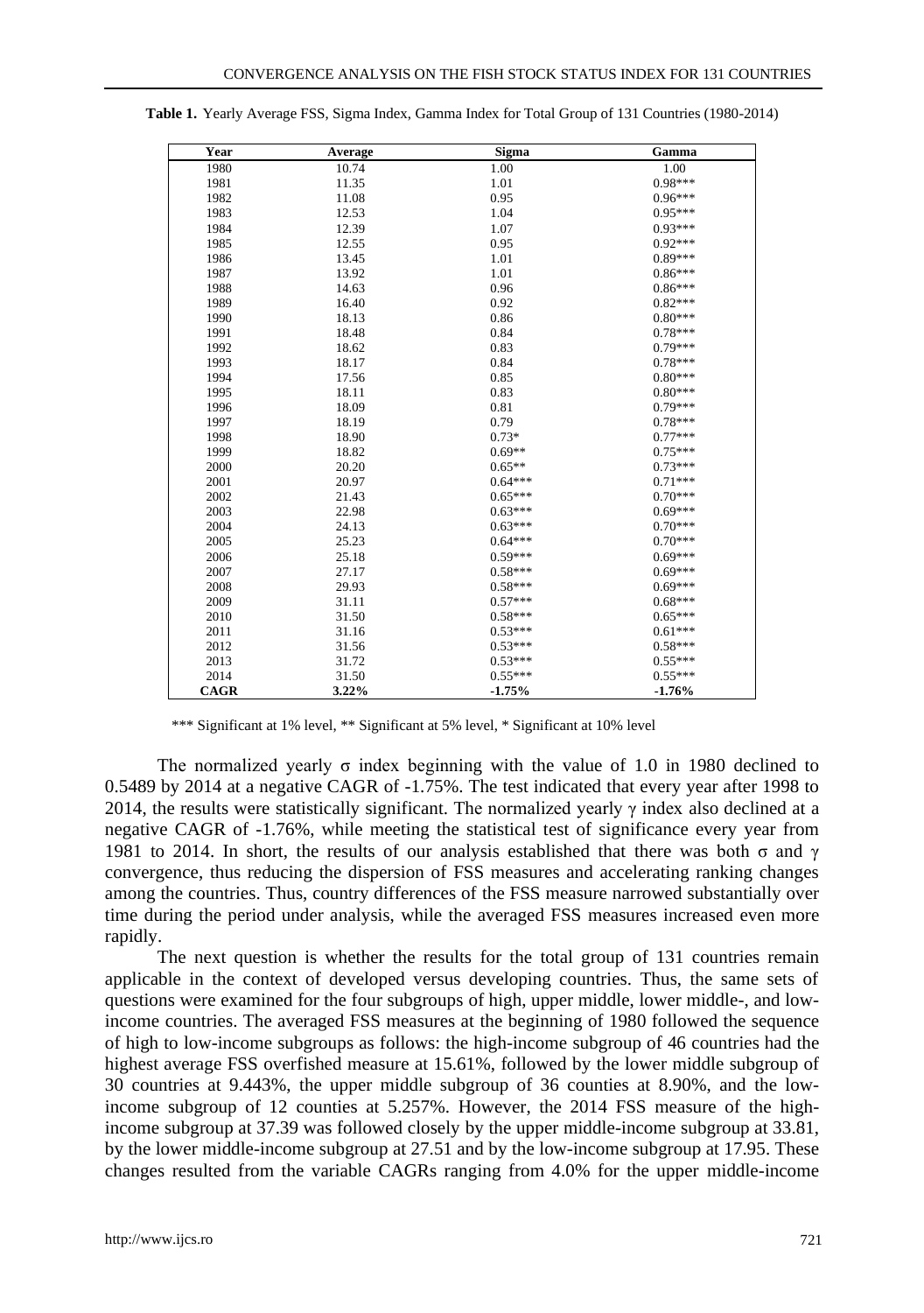group, 3.68% for the low-income group, 3.2% for the low-income group and 2.6% for the highincome group, as show in Table 2.

|             | High    | <b>Upper-middle</b> | Lower-middle | Low     |
|-------------|---------|---------------------|--------------|---------|
|             | (46)    | (36)                | (30)         | (12)    |
| Year        | Average | Average             | Average      | Average |
| 1980        | 15.61   | 08.90               | 09.44        | 05.26   |
| 1981        | 16.02   | 09.61               | 10.45        | 05.25   |
| 1982        | 15.68   | 08.91               | 10.14        | 05.28   |
| 1983        | 18.37   | 09.83               | 11.16        | 05.77   |
| 1984        | 19.90   | 08.86               | 09.68        | 05.58   |
| 1985        | 19.15   | 10.49               | 09.27        | 05.49   |
| 1986        | 20.84   | 10.56               | 10.97        | 05.08   |
| 1987        | 22.53   | 11.30               | 09.44        | 04.61   |
| 1988        | 22.97   | 13.14               | 08.95        | 05.36   |
| 1989        | 24.83   | 15.42               | 10.16        | 07.93   |
| 1990        | 26.90   | 17.55               | 11.19        | 09.87   |
| 1991        | 26.96   | 16.73               | 11.81        | 14.48   |
| 1992        | 27.15   | 16.09               | 11.72        | 16.62   |
| 1993        | 26.98   | 14.76               | 12.09        | 13.76   |
| 1994        | 25.56   | 14.00               | 12.99        | 14.35   |
| 1995        | 26.81   | 13.66               | 12.72        | 14.70   |
| 1996        | 25.57   | 13.81               | 14.08        | 14.82   |
| 1997        | 27.29   | 13.37               | 14.05        | 13.01   |
| 1998        | 28.41   | 14.02               | 14.32        | 12.56   |
| 1999        | 28.19   | 13.87               | 14.40        | 12.48   |
| 2000        | 29.51   | 14.90               | 16.00        | 12.15   |
| 2001        | 30.09   | 15.53               | 16.83        | 12.58   |
| 2002        | 31.10   | 16.81               | 16.17        | 12.20   |
| 2003        | 32.80   | 20.74               | 16.36        | 12.64   |
| 2004        | 34.05   | 23.59               | 17.43        | 12.69   |
| 2005        | 35.47   | 24.67               | 18.16        | 13.23   |
| 2006        | 34.68   | 23.59               | 19.40        | 14.76   |
| 2007        | 36.85   | 24.80               | 21.56        | 15.58   |
| 2008        | 41.47   | 26.51               | 23.63        | 17.78   |
| 2009        | 42.46   | 27.16               | 26.34        | 17.45   |
| 2010        | 43.03   | 28.72               | 25.81        | 16.80   |
| 2011        | 40.06   | 29.31               | 27.91        | 16.93   |
| 2012        | 39.44   | 30.32               | 28.98        | 17.74   |
| 2013        | 38.44   | 31.47               | 29.20        | 18.31   |
| 2014        | 37.39   | 33.81               | 27.51        | 17.95   |
| <b>CAGR</b> | 2.60%   | 4.00%               | 3.20%        | 3.68%   |

**Table 2.** Averaged FSS Measures for 124 countries in 4 income subgroups (1980-2014).

To explain, the high-income subgroup generated the slowest CAGR of  $+2.6\%$  reflecting its highest 1980 averaged FSS of 15.61% following the convergence theory. Similarly, the lowincome subgroup also displayed the second most rapid CAGR of +3.68% with its lowest 1980 averaged FSS of 5.26, again following the convergence theory. However, slowing the CAGR at 2.6% by the high-income subgroup was not enough to offset faster CAGR of 3.68% realized by the low-income subgroup for a catch-up, because the upper middle-income subgroup in spite of its relatively high 1980 FSS measures at 8.9 generated the fastest CAGR of 4.0%. Furthermore, the relatively fast CAGR at 3.2% was also realized by the lower middle-income group.

In short, the effect of 1980 FSS measures to respective CAGRs appeared to have worked only partly for the high and the low-income subgroups. Consequently, the average FSS measures in 2014 for both the high and the upper middle-income groups have exceeded the averaged FSS measure for whole 131 countries. Furthermore, if the rapid CAGR of 4% by the upper middle income group proceeds unchecked, its average FSS will reach a crisis level in the near future.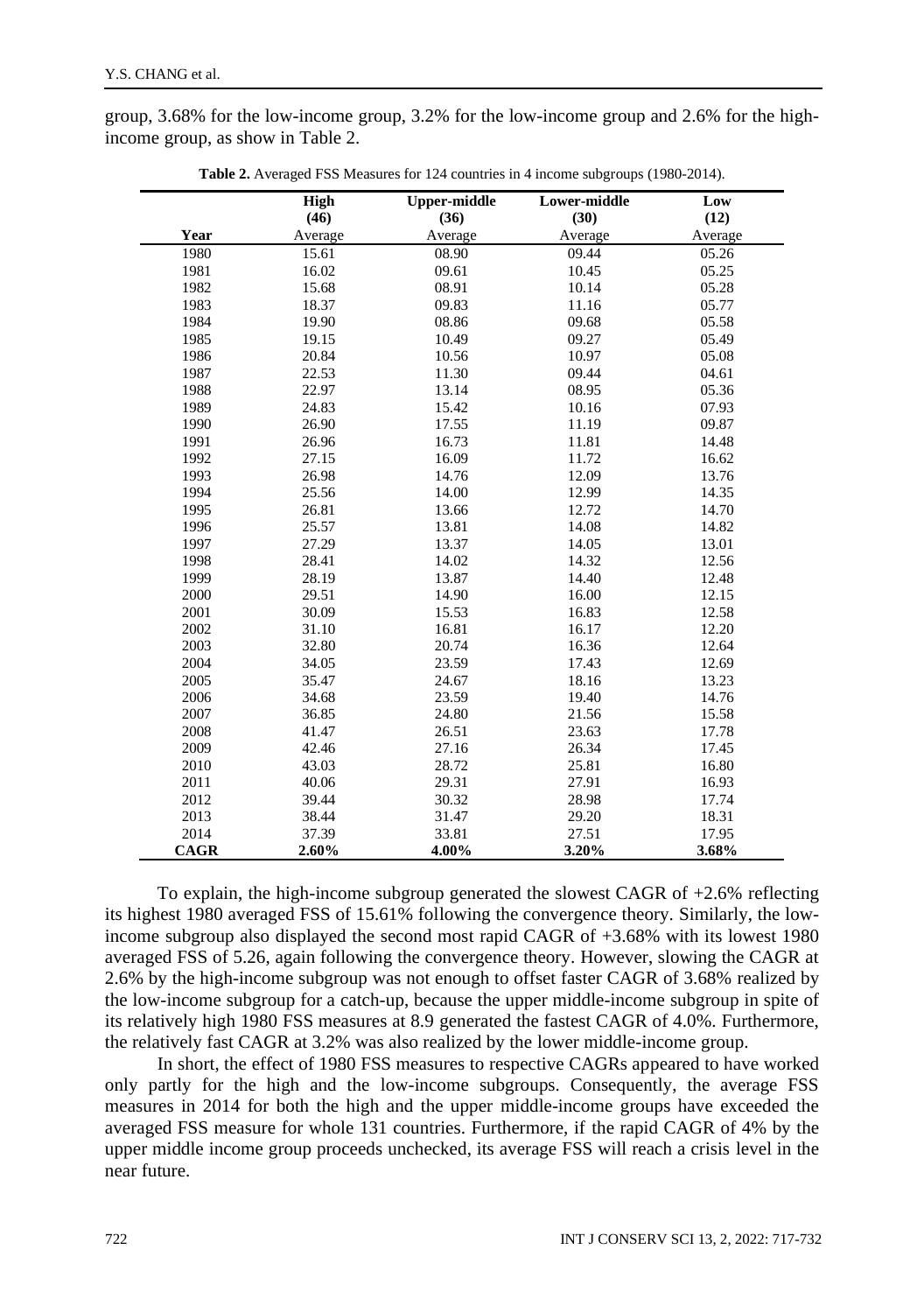The normalized yearly  $\sigma$  indexes for the four income subgroups generated the fastest annual speed of negative CAGR at -1.96% for the lower middle-income subgroup, followed by -1.85% for the low-income subgroup, -1.63% for the high-income subgroup, and -1.57% for the upper middle-income group. The yearly  $\sigma$  convergence met the statistical test of significance only for the more recent years for the high-income subgroup, for the upper middle-income subgroup, and for the lower middle-income subgroup. For the low-income subgroup, the yearly σ results did not meet the statistical test of significance.

The yearly  $\gamma$  indexes for all four income subgroups met the statistical test of significance every year from 1980 to 2014, thus verifying that  $\gamma$  convergence took place with for each income group. However, the annual speed of  $\gamma$  convergence among the subgroups displayed a greater degree of variation. Unlike the case of  $\sigma$  convergence, the upper middle-income subgroup had the fastest annual speed of  $\gamma$  convergence at -2.85%, followed by -1.84% for the high-income subgroup,  $-1.82\%$  for the low-income subgroup, and  $-1.13\%$  for the lower middleincome subgroup with the slowest speed, as shown in Table 3. However, there was no close association between annual speeds of  $\sigma$  or  $\gamma$  convergence to the CAGR of averaged FSS measures with the four income subgroups. Furthermore, there was no apparent association between annual speeds of  $σ$  versus  $γ$  convergence.

|             |           | High $(46)$ |          | Upper-middle (36) |          | Lower-middle (30) |          | Low(12)   |  |
|-------------|-----------|-------------|----------|-------------------|----------|-------------------|----------|-----------|--|
| Year        | Sigma     | Gamma       | Sigma    | Gamma             | Sigma    | Gamma             | Sigma    | Gamma     |  |
| 1980        | 1.00      | 1.00        | 1.00     | 1.00              | 1.00     | 1.00              | 1.00     | 1.00      |  |
| 1981        | 0.95      | $0.99***$   | 1.03     | $0.98***$         | 1.08     | $0.99***$         | 0.86     | $0.98***$ |  |
| 1982        | 0.96      | $0.95***$   | 0.95     | $0.96***$         | 0.92     | $0.99***$         | 0.87     | $0.98***$ |  |
| 1983        | 1.07      | $0.94***$   | 1.00     | $0.97***$         | 1.02     | $0.95***$         | 0.80     | $0.98***$ |  |
| 1984        | 1.12      | $0.94***$   | 1.02     | $0.86***$         | 0.82     | $0.96***$         | 0.82     | $0.96***$ |  |
| 1985        | 1.00      | $0.92***$   | 0.90     | $0.89***$         | 0.79     | $0.91***$         | 0.88     | $0.94***$ |  |
| 1986        | 1.02      | $0.88***$   | 0.91     | $0.85***$         | 0.94     | $0.90***$         | 0.93     | $0.87***$ |  |
| 1987        | 0.95      | $0.86***$   | 1.06     | $0.75***$         | 1.00     | $0.89***$         | 0.93     | $0.88***$ |  |
| 1988        | 0.91      | $0.82***$   | 1.00     | $0.77***$         | 1.02     | $0.90***$         | 0.84     | $0.90***$ |  |
| 1989        | 0.84      | $0.79***$   | 1.14     | $0.72***$         | 0.91     | $0.88***$         | 0.68     | $0.72***$ |  |
| 1990        | 0.79      | $0.79***$   | 1.05     | $0.74***$         | 0.81     | $0.85***$         | 0.90     | $0.67***$ |  |
| 1991        | 0.73      | $0.76***$   | 0.98     | $0.73***$         | 0.79     | $0.84***$         | 1.28     | $0.66***$ |  |
| 1992        | 0.76      | $0.76***$   | 0.87     | $0.75***$         | 0.80     | $0.85***$         | 1.10     | $0.75***$ |  |
| 1993        | 0.77      | $0.76***$   | 0.94     | $0.79***$         | 0.84     | $0.85***$         | 1.15     | $0.72***$ |  |
| 1994        | 0.80      | $0.78***$   | 0.92     | $0.77***$         | 0.81     | $0.84***$         | 1.13     | $0.77***$ |  |
| 1995        | 0.76      | $0.80***$   | 0.99     | $0.73***$         | 0.77     | $0.89***$         | 1.09     | $0.71***$ |  |
| 1996        | 0.78      | $0.82***$   | 0.99     | $0.73***$         | 0.71     | $0.86***$         | 1.09     | $0.69***$ |  |
| 1997        | 0.76      | $0.79***$   | 1.00     | $0.66***$         | 0.66     | $0.87***$         | 0.75     | $0.64***$ |  |
| 1998        | 0.69      | $0.80***$   | 0.87     | $0.68***$         | 0.64     | $0.87***$         | 0.71     | $0.62***$ |  |
| 1999        | $0.64*$   | $0.77***$   | 0.75     | $0.66***$         | 0.64     | $0.84***$         | 0.73     | $0.55***$ |  |
| 2000        | $0.61**$  | $0.74***$   | 0.66     | $0.59***$         | 0.62     | $0.83***$         | 0.77     | $0.59***$ |  |
| 2001        | $0.61**$  | $0.71***$   | 0.69     | $0.58***$         | 0.59     | $0.82***$         | 0.73     | $0.72***$ |  |
| 2002        | $0.62*$   | $0.72***$   | 0.70     | $0.56***$         | 0.60     | $0.84***$         | 0.76     | $0.77***$ |  |
| 2003        | $0.60**$  | $0.69***$   | 0.67     | $0.55***$         | 0.57     | $0.80***$         | 0.76     | $0.74***$ |  |
| 2004        | $0.63*$   | $0.66***$   | $0.61*$  | $0.56***$         | 0.57     | $0.76***$         | 0.78     | $0.75***$ |  |
| 2005        | $0.64*$   | $0.67***$   | 0.68     | $0.57***$         | 0.54     | $0.76***$         | 0.74     | $0.71***$ |  |
| 2006        | $0.57**$  | $0.65***$   | $0.61*$  | $0.58***$         | $0.52*$  | $0.75***$         | 0.68     | $0.71***$ |  |
| 2007        | $0.58**$  | $0.65***$   | 0.64     | $0.61***$         | $0.47*$  | $0.76***$         | 0.65     | $0.65***$ |  |
| 2008        | $0.58**$  | $0.67***$   | $0.59*$  | $0.65***$         | $0.46**$ | $0.71***$         | 0.62     | $0.65***$ |  |
| 2009        | $0.57**$  | $0.65***$   | $0.55**$ | $0.63***$         | $0.49*$  | $0.69***$         | 0.59     | $0.58***$ |  |
| 2010        | $0.56**$  | $0.63***$   | $0.54**$ | $0.58***$         | 0.55     | $0.65***$         | 0.62     | $0.58***$ |  |
| 2011        | $0.51***$ | $0.58***$   | $0.54**$ | $0.48***$         | $0.51*$  | $0.70***$         | 0.54     | $0.57***$ |  |
| 2012        | $0.56**$  | $0.53***$   | $0.51**$ | $0.47***$         | $0.50*$  | $0.70***$         | 0.54     | $0.57***$ |  |
| 2013        | $0.56**$  | $0.54***$   | $0.53**$ | $0.39***$         | $0.49*$  | $0.68***$         | 0.56     | $0.58***$ |  |
| 2014        | $0.57**$  | $0.53***$   | $0.58*$  | $0.37***$         | $0.51*$  | $0.68***$         | 0.53     | $0.54***$ |  |
| <b>CAGR</b> | $-1.63%$  | $-1.84%$    | $-1.57%$ | $-2.85%$          | $-1.96%$ | $-1.13%$          | $-1.85%$ | $-1.82%$  |  |

**Table 3.** Normalized Sigma and Gamma Indices 4 Income Subgroups (1980-2014).

\*\*\* Significant at 1% level, \*\* Significant at 5% level, \* Significant at 10% level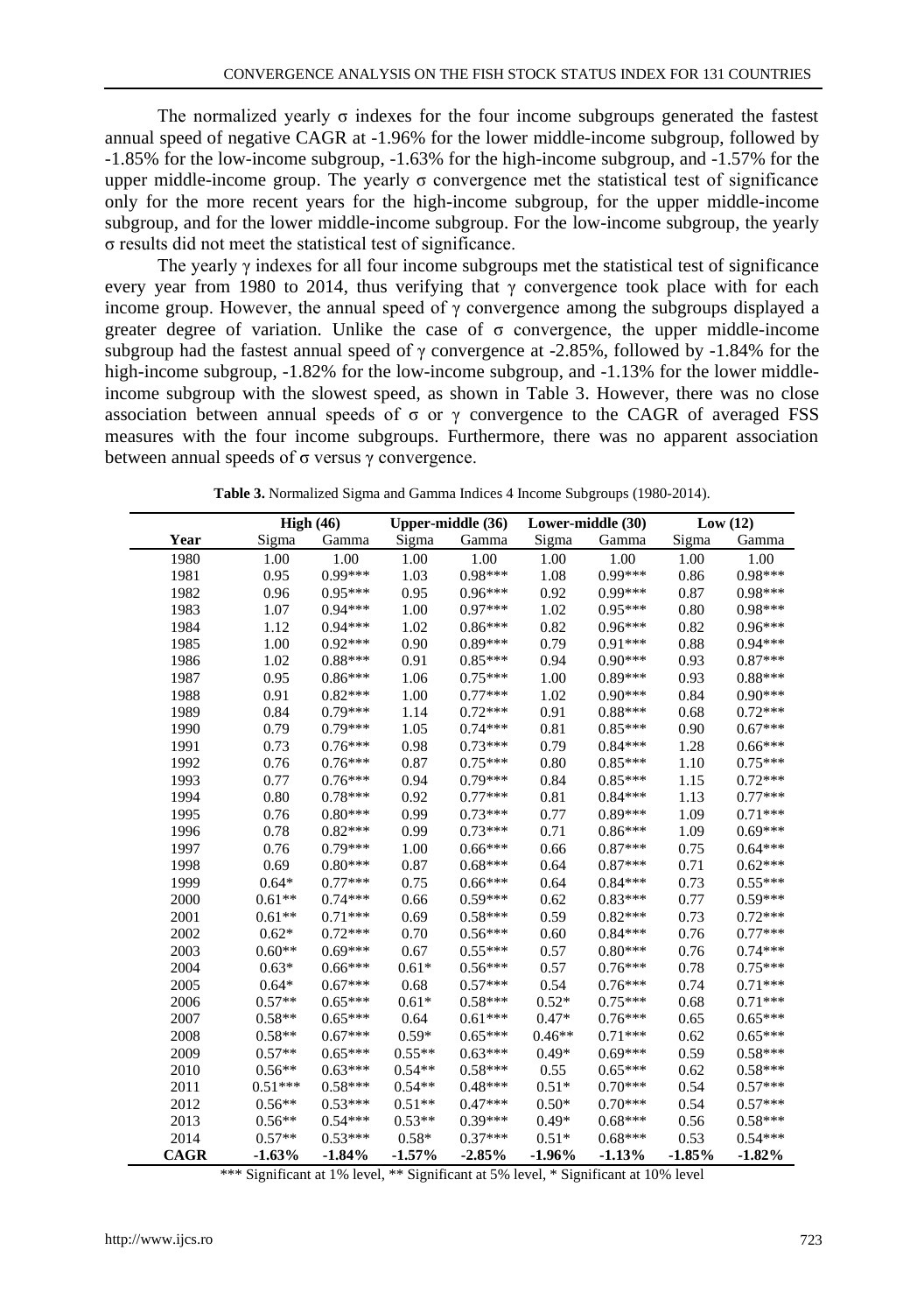Next, we examined the same set of questions for the five regional subgroups of SA+EAP, LAC, NA+ECA, SSA and MENA regions, as listed in Table 4. The averaged lowest FSS measures in 1980 were recorded by the MENA and, SA+EAP, at 5.34 and 7.90. The CAGR of the averaged FSS was the highest at 4.54% for the MENA region, followed by the SA+EAP region at -3.95%, reflecting perfect applications of convergence theory. The remaining three regions of NA+ECA, SAS, and LAC began with the highest 1980 FSS measure in the order of 16.8, 11.36, and 11.0. The NA+ECA region displayed the second lowest CAGR at 2.43%, reflecting an application of convergence theory. The SSA region with its 1980 measure of 11.0 displayed the lowest CAGR of 2.16%, partly reflecting convergence theory. On the other hand, LAC region with its high 1980 measure of 11.36 displayed the third highest CAGR at 3.871% which generated the highest 2014 FSS measure at 40.0 among all five regions. Similar to the case of upper middle-income subgroup, LAC region with its high CAGR may become a hot spot for excessive overfished region, not following a slow-down implied in convergence theory.

|             | <b>MENA (11)</b> | $SA + EAP(36)$ | <b>SSA (24)</b> | LAC(26) | $NA + ECA (27)$ |
|-------------|------------------|----------------|-----------------|---------|-----------------|
| Year        | Average          | Average        | Average         | Average | Average         |
| 1980        | 05.34            | 07.96          | 11.36           | 11.00   | 16.80           |
| 1981        | 06.08            | 08.14          | 11.30           | 13.30   | 17.04           |
| 1982        | 06.28            | 07.11          | 12.15           | 11.95   | 17.04           |
| 1983        | 07.09            | 09.74          | 12.35           | 15.61   | 16.72           |
| 1984        | 06.78            | 10.94          | 12.46           | 13.26   | 17.06           |
| 1985        | 06.63            | 09.61          | 11.39           | 15.91   | 17.58           |
| 1986        | 06.13            | 11.15          | 10.20           | 18.86   | 18.69           |
| 1987        | 05.64            | 10.82          | 09.84           | 21.30   | 19.33           |
| 1988        | 05.60            | 11.74          | 11.07           | 21.31   | 20.04           |
| 1989        | 05.92            | 12.10          | 14.41           | 25.67   | 20.96           |
| 1990        | 05.86            | 13.92          | 15.63           | 27.58   | 23.98           |
| 1991        | 05.68            | 15.13          | 15.05           | 27.30   | 25.01           |
| 1992        | 06.17            | 16.81          | 15.16           | 25.33   | 24.64           |
| 1993        | 05.56            | 16.22          | 14.84           | 25.06   | 23.47           |
| 1994        | 05.25            | 15.88          | 16.78           | 23.07   | 22.20           |
| 1995        | 07.04            | 15.94          | 16.75           | 22.22   | 24.03           |
| 1996        | 06.87            | 15.69          | 16.98           | 20.87   | 25.19           |
| 1997        | 07.44            | 15.38          | 17.18           | 20.59   | 26.95           |
| 1998        | 07.83            | 15.03          | 16.77           | 23.31   | 27.80           |
| 1999        | 07.49            | 14.29          | 16.90           | 23.61   | 28.03           |
| 2000        | 10.39            | 14.61          | 15.44           | 27.72   | 29.02           |
| 2001        | 13.36            | 14.78          | 15.16           | 28.78   | 29.81           |
| 2002        | 14.82            | 15.97          | 14.35           | 26.25   | 33.36           |
| 2003        | 15.16            | 18.43          | 14.63           | 28.98   | 35.62           |
| 2004        | 15.41            | 19.94          | 16.05           | 31.95   | 36.46           |
| 2005        | 14.92            | 22.39          | 17.16           | 32.27   | 37.03           |
| 2006        | 15.32            | 18.76          | 19.49           | 33.07   | 38.14           |
| 2007        | 17.33            | 19.58          | 22.12           | 34.53   | 40.61           |
| 2008        | 17.91            | 22.95          | 25.79           | 38.48   | 42.15           |
| 2009        | 16.80            | 25.05          | 26.33           | 40.44   | 42.83           |
| 2010        | 17.41            | 26.51          | 26.40           | 40.66   | 42.46           |
| 2011        | 18.28            | 27.30          | 25.20           | 39.52   | 41.21           |
| 2012        | 18.18            | 28.53          | 25.62           | 38.94   | 41.70           |
| 2013        | 19.13            | 29.45          | 25.21           | 39.12   | 40.56           |
| 2014        | 24.20            | 29.71          | 23.50           | 40.00   | 38.07           |
| <b>CAGR</b> | 4.54%            | 3.95%          | 2.16%           | 3.87%   | 2.43%           |

**Table 4.** Average FSS measures for 124 countries in 5 regional subgroups (1980-2014).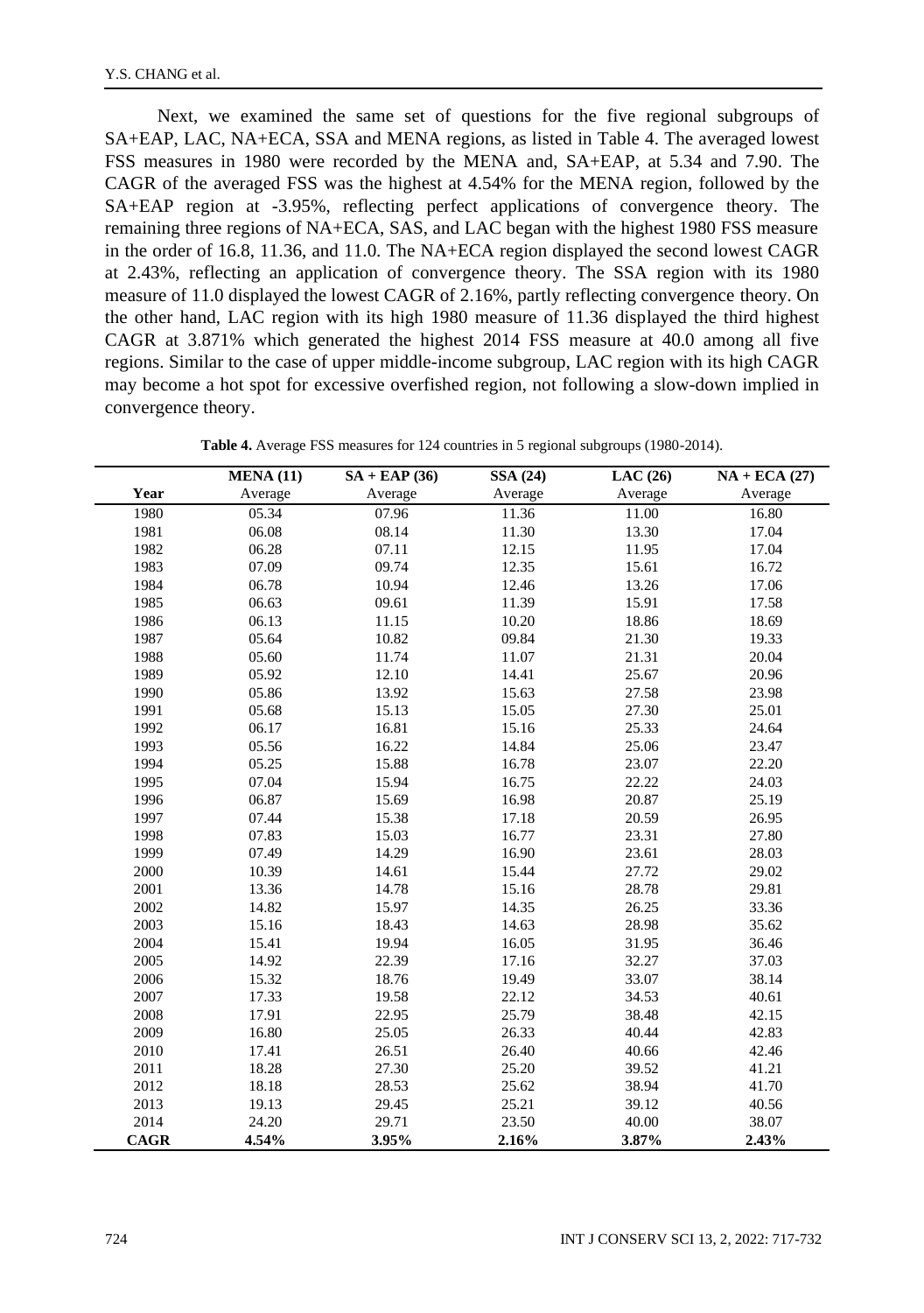In short, all five regions continued to increase their FSS measures, within a wider range of 2.3% (the maximum of 4.5% - the minimum of 2.2%) compared to 1.4% range from the four income subgroups.

The normalized yearly  $\sigma$  indexes for the five regional subgroups produced the fastest speed of a negative CAGR of -2.24% in the SA+EAP region, followed by -2.06% in the SSA region, and -1.94% in the LAC region. Slower annual speeds of -1.32% was realized for the MENA region, and -1.49% for the NA+ECA region. A statistical test of significance was also obtained for more recent years beginning in 1998 for the LAC region, 2004 for the NA+ECA region, 2006 for the SSA region, and 2007 for the SA+EAP region.

The yearly  $\gamma$  indexes met the statistical test of significance every year in all five regions from 1981 to 2014. The fastest annual speed of  $\gamma$  convergence was realized once again in the SSA region at -2.42%, followed by the NA+ECA region at -2.37%, the LAC region at -1.92%, the SA+EAP region at -1.18%, and the MENA region at -1.08%. Once again, higher annual speeds of  $\sigma$  convergence and annual speeds of  $\gamma$  convergence appear not to be influenced by the CAGRs of the FSS measures of five regional subgroups, as shown in Table 5.

|             | <b>MENA (11)</b> |           |          | $SA + EAP(36)$ |          | <b>SSA (24)</b> |          | LAC $(26)$ |          | $NA + ECA(27)$ |  |
|-------------|------------------|-----------|----------|----------------|----------|-----------------|----------|------------|----------|----------------|--|
| Year        | Sigma            | Gamma     | Sigma    | Gamma          | Sigma    | Gamma           | Sigma    | Gamma      | Sigma    | Gamma          |  |
| 1980        | 1.00             | 1.00      | 1.00     | 1.00           | 1.00     | 1.00            | 1.00     | 1.00       | 1.00     | 1.00           |  |
| 1981        | 0.81             | $1.12***$ | 0.92     | $0.98***$      | 0.96     | $0.98***$       | 1.16     | $0.98***$  | 0.99     | $1.00***$      |  |
| 1982        | 0.77             | $1.06***$ | 0.95     | $0.96***$      | 0.93     | $0.97***$       | 0.95     | $0.93***$  | 0.99     | $0.99***$      |  |
| 1983        | 0.72             | $0.99***$ | 1.22     | $0.96***$      | 0.88     | $0.95***$       | 1.00     | $0.93***$  | 1.02     | $0.98***$      |  |
| 1984        | 0.68             | $1.22***$ | 1.25     | $0.90***$      | 0.83     | $0.88***$       | 0.95     | $0.90***$  | 1.03     | $0.96***$      |  |
| 1985        | 0.68             | $1.35***$ | 1.06     | $0.94***$      | 0.83     | $0.84***$       | 0.87     | $0.79***$  | 0.99     | $0.94***$      |  |
| 1986        | 0.80             | $1.34***$ | 1.08     | $0.93***$      | 0.85     | $0.80***$       | 0.90     | $0.72***$  | 0.98     | $0.94***$      |  |
| 1987        | 0.88             | $1.34***$ | 1.17     | $0.87***$      | 0.95     | $0.78***$       | 0.82     | $0.66***$  | 0.90     | $0.92***$      |  |
| 1988        | 0.95             | $1.27***$ | 1.11     | $0.87***$      | 0.99     | $0.80***$       | 0.77     | $0.65***$  | 0.82     | $0.90***$      |  |
| 1989        | 0.85             | $1.27***$ | 1.07     | $0.83***$      | 1.13     | $0.78***$       | 0.66     | $0.65***$  | 0.75     | $0.84***$      |  |
| 1990        | 0.79             | $1.30***$ | 0.98     | $0.81***$      | 1.11     | $0.78***$       | 0.61     | $0.67***$  | 0.66     | $0.80***$      |  |
| 1991        | 0.76             | 1.28***   | 0.96     | $0.78***$      | 1.02     | $0.74***$       | 0.59     | $0.62***$  | 0.63     | $0.78***$      |  |
| 1992        | 0.70             | $1.26***$ | 0.92     | $0.76***$      | 0.89     | $0.75***$       | 0.59     | $0.66***$  | 0.66     | $0.79***$      |  |
| 1993        | 0.61             | $1.34***$ | 0.91     | $0.78***$      | 0.96     | $0.74***$       | 0.62     | $0.65***$  | 0.69     | $0.81***$      |  |
| 1994        | 0.60             | $1.32***$ | 0.91     | $0.76***$      | 0.85     | $0.78***$       | 0.67     | $0.65***$  | 0.73     | $0.81***$      |  |
| 1995        | 0.44             | $1.17***$ | 0.92     | $0.76***$      | 0.75     | $0.80***$       | 0.74     | $0.70***$  | 0.71     | $0.85***$      |  |
| 1996        | 0.47             | $1.06***$ | 0.88     | $0.79***$      | 0.73     | $0.77***$       | 0.76     | $0.63***$  | 0.73     | $0.83***$      |  |
| 1997        | 0.48             | $1.06***$ | 0.84     | $0.77***$      | 0.70     | $0.75***$       | 0.71     | $0.63***$  | 0.75     | $0.80***$      |  |
| 1998        | 0.45             | $1.18***$ | 0.81     | $0.77***$      | 0.72     | $0.75***$       | $0.55*$  | $0.65***$  | 0.68     | $0.82***$      |  |
| 1999        | 0.43             | $1.10***$ | 0.74     | $0.73***$      | 0.67     | $0.74***$       | $0.51*$  | $0.59***$  | 0.68     | $0.81***$      |  |
| 2000        | 0.59             | $1.06***$ | 0.65     | $0.69***$      | 0.67     | $0.76***$       | 0.51     | $0.57***$  | 0.67     | $0.80***$      |  |
| 2001        | 0.62             | $0.97***$ | 0.63     | $0.71***$      | 0.64     | $0.78***$       | 0.49     | $0.53***$  | 0.68     | $0.79***$      |  |
| 2002        | 0.62             | $0.83***$ | 0.64     | $0.76***$      | 0.68     | $0.75***$       | $0.55*$  | $0.53***$  | 0.61     | $0.76***$      |  |
| 2003        | 0.65             | $0.85***$ | 0.56     | $0.71***$      | 0.61     | $0.70***$       | $0.49**$ | $0.61***$  | 0.64     | $0.69***$      |  |
| 2004        | 0.67             | $0.92***$ | 0.54     | $0.71***$      | 0.61     | $0.63***$       | 0.56     | $0.60***$  | $0.60*$  | $0.66***$      |  |
| 2005        | 0.71             | $0.96***$ | 0.60     | $0.74***$      | 0.60     | $0.60***$       | $0.56*$  | $0.59***$  | 0.60     | $0.64***$      |  |
| 2006        | 0.65             | $1.00***$ | 0.56     | $0.70***$      | $0.52*$  | $0.59***$       | $0.47**$ | $0.51***$  | $0.56*$  | $0.67***$      |  |
| 2007        | 0.55             | $1.06***$ | $0.52*$  | $0.67***$      | $0.50*$  | $0.62***$       | $0.49**$ | $0.49***$  | $0.59*$  | $0.68***$      |  |
| 2008        | 0.51             | $1.02***$ | 0.56     | $0.67***$      | $0.49*$  | $0.63***$       | $0.46**$ | $0.48***$  | 0.62     | $0.72***$      |  |
| 2009        | 0.46             | $0.89***$ | 0.54     | $0.67***$      | $0.50*$  | $0.60***$       | $0.43**$ | $0.49***$  | 0.62     | $0.71***$      |  |
| 2010        | 0.41             | $0.63***$ | 0.55     | $0.66***$      | $0.52*$  | $0.59***$       | $0.50**$ | $0.54***$  | $0.59*$  | $0.68***$      |  |
| 2011        | $0.36*$          | $0.71***$ | $0.48**$ | $0.59***$      | $0.45**$ | $0.60***$       | $0.48**$ | $0.57***$  | $0.56*$  | $0.58***$      |  |
| 2012        | 0.44             | $0.68***$ | $0.47**$ | $0.58***$      | $0.43**$ | $0.53**$        | $0.50**$ | $0.59***$  | $0.56*$  | $0.47***$      |  |
| 2013        | 0.49             | $0.78***$ | $0.46**$ | $0.58***$      | $0.48**$ | $0.48*$         | $0.51**$ | $0.60***$  | $0.55**$ | $0.42***$      |  |
| 2014        | 0.64             | $0.69***$ | $0.46**$ | $0.67***$      | $0.49*$  | 0.43            | $0.51*$  | $0.52***$  | $0.60*$  | $0.44***$      |  |
| <b>CAGR</b> | $-1.32%$         | $-1.08%$  | $-2.24%$ | $-1.18%$       | $-2.06%$ | $-2.42%$        | $-1.94%$ | $-1.92%$   | $-1.49%$ | $-2.37%$       |  |

**Table 5.** Normalized Sigma and Gamma FSS Indices of 5 Regional Subgroups (1980-2014).

\*\*\* Significant at 1% level, \*\* Significant at 5% level, \* Significant at 10% level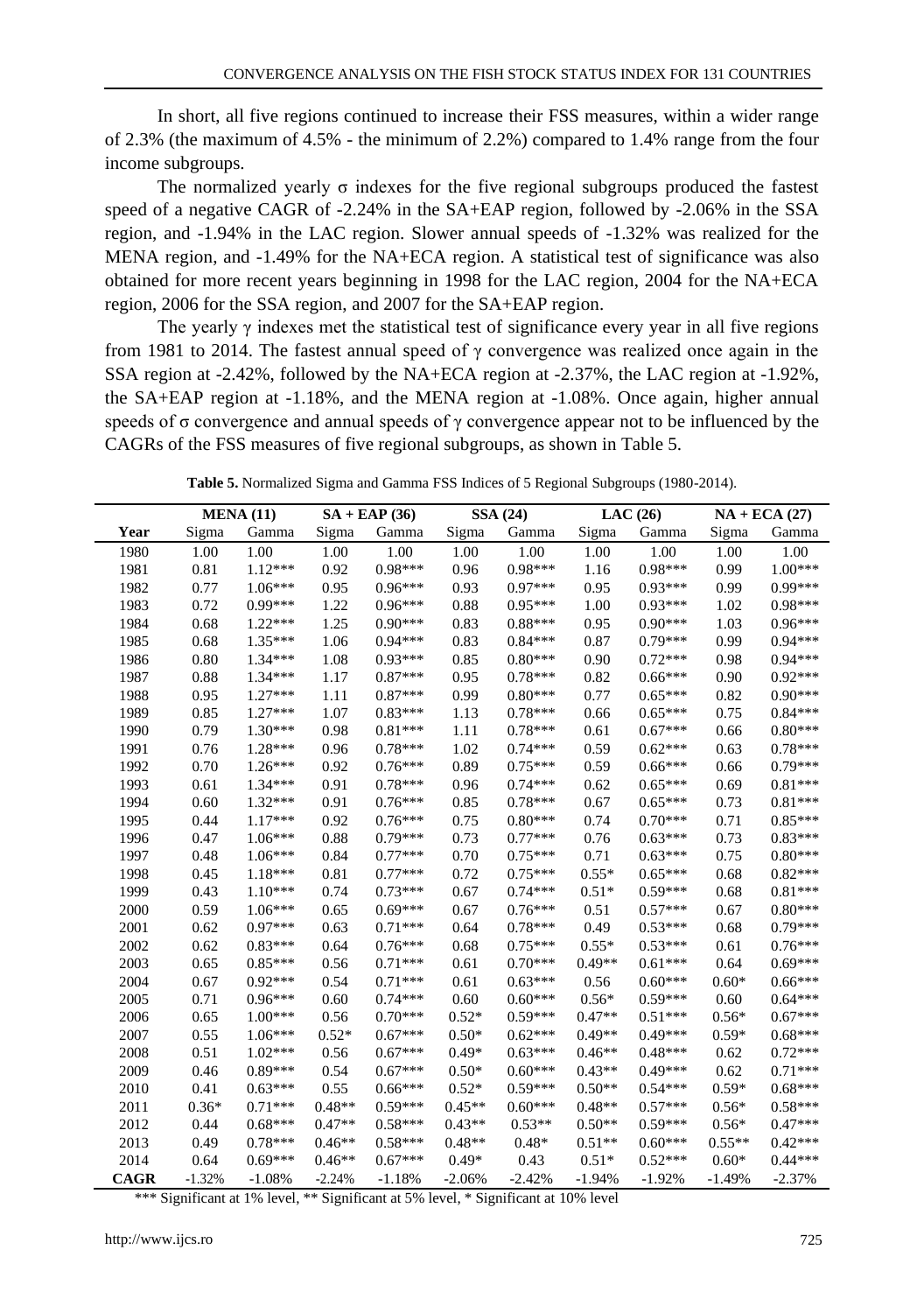## **Conclusions**

The key findings of this study can be summarized as follows. First, for the total group of 131 counties, the averaged FSS overfished measure increased rapidly at a CAGR of 3.22% from 1980 to 2014. For the income subgroups, the slowest increase in CAGR resulted in the highincome subgroup with its the highest 1980 average FSS measure, as expected. On the other hand, the second most rapid CAGR occurred in the low-income subgroup with the lowest 1980 average FSS measure, reflecting the applicability of convergence theory. However, the most rapid CAGR was achieved by the upper middle-income subgroup, even though its 1980 average FSS measure was substantially higher than that of the low income subgroup. Furthermore, the CAGRs among the four income subgroups were within a narrow range of 1.4% (4.0% - 2.6%), suggesting that income categories may not be the most useful differentiating factor compared to the alternative of regional subgroups analyzed.

Second, the growth rate of the FSS index among the five regional subgroups varied more widely compared to the income subgroups. The fastest CAGR in the MENA region was 4.54%, followed by 3.95% for the SA+EAP region, and 3.87% for the LAC region. SSA and NA+ECA regions had slower CAGRs at 2.16% and 2.43%, respectively. The range between the fastest versus the slowest CAGR was 2.38% among the five regions. In addition, the regional CAGRs reflect well the catch-up effect of low-performing subgroups in the early period implied in the convergence theory.

Third, the annual speeds of both  $\sigma$  and  $\gamma$  convergence were nearly identical at -1.75% and  $-1.76\%$ , respectively, for the total group of 131 counties. The annual speed of  $\sigma$ convergence for the four income subgroups was clustered closely within a narrow range from -1.96% for the lower middle-income subgroup to -1.57% for the upper middle-income subgroup. In contrast, the annual speeds of  $\gamma$  convergence were distributed within a wider range from -2.85% for the high-income subgroup to -1.13% for the lower middle-income subgroup. In other words, the income subgroups generated wider variable speeds for  $\gamma$  convergence compared to the speeds of σ convergence.

Fourth, the annual speeds of  $\sigma$  convergence for the five regional subgroups yielded wider differences among the five regions than the cases of  $\sigma$  convergence in the income subgroups. The fastest annual speed of σ convergence was in the SA+EAP region at a negative CAGR of -2.24%, while the slowest speed was experienced in the MENA region at -1.32%. The remaining regions had annual speeds of -2.06% for the SSA region, -1.64% for the LAC region, and -1.49% for the NA+ECA region. In contrast, the annual speed of  $\gamma$  convergence showed somewhat less variation in that the fastest speed was the SSA region at -2.42%, while the slowest speed was the MENA region at -1.08%.

In short, the range of the speed of  $\gamma$  convergence by the four respective income subgroups was somewhat wider compared to the range of the speed for  $\gamma$  convergence for the five region subgroups. In contrast, the range of speed for  $\sigma$  convergence for the four income subgroups was much narrower compared to the range for the five regional subgroups.

In conclusion, all four income subgroups continued to increase their overfished FSS measures in the range of 4.0% (upper middle-income subgroup) to 2.6% (high income subgroup). All five regions also increased their FSS measures in the range of 4.54% (MENA region) to 2.16% (SSA region), contributing to the average FSS measure goal to reach excessively high 31.5% for the 131 countries by 2014. The annual speeds of declining σ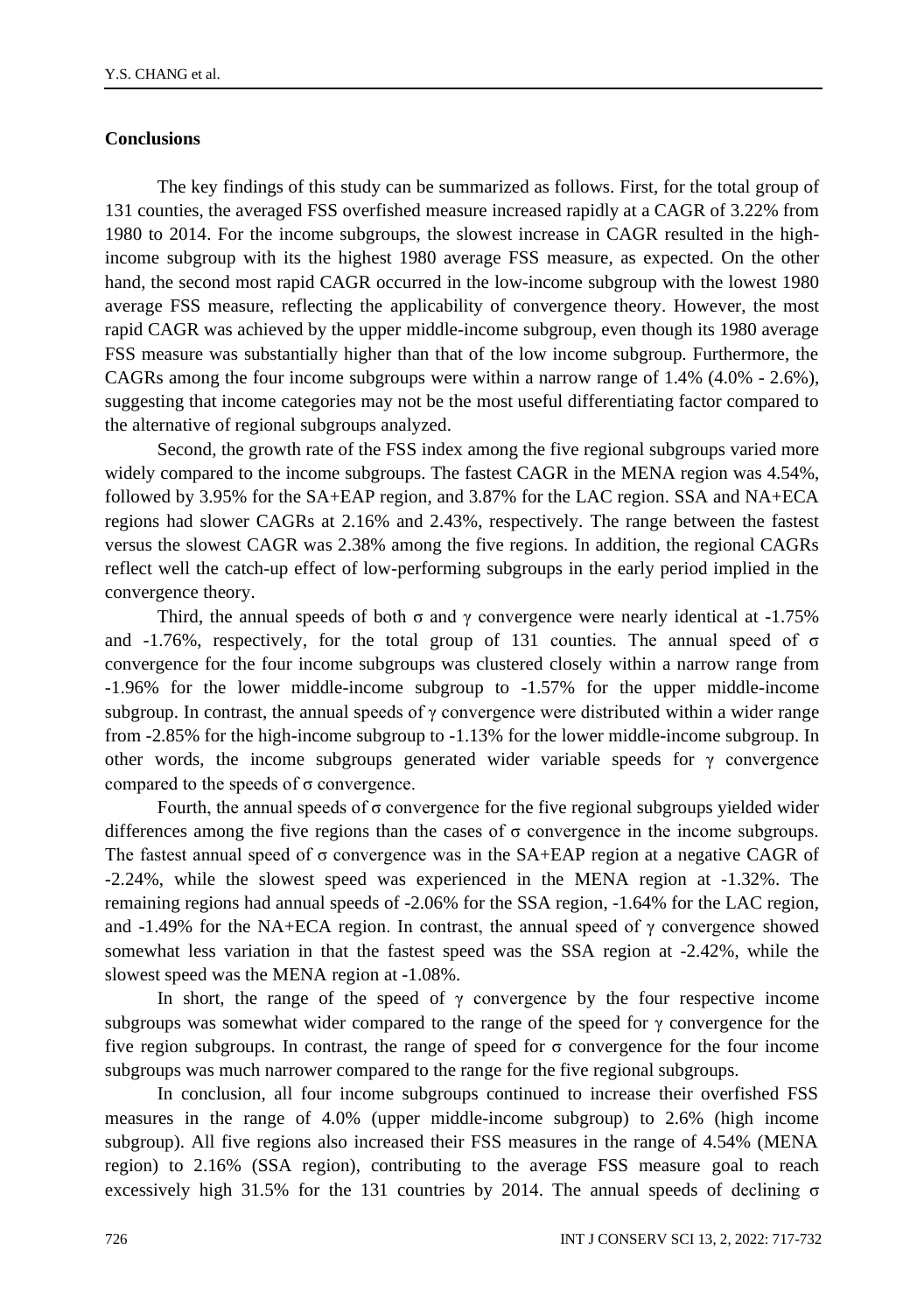convergence indicate that the dispersion of the FSS measures have substantially narrowed within the respective income and regional subgroups. At the same time, the annual speed of declining γ convergence also indicates that countries with lower FSS measures have continued to catch-up to countries with higher FSS measures and create ranking changes within the respective income and regional subgroups.

There are several policy implications based on the findings of this study. For the group of 131 countries, a global consensus needs to be developed to radically slow down the average growth rate of 3.22% experienced in the past. In addition, appropriate measures need to be developed to enforce the reduction in the future. Otherwise, a continuation of the past trend would mean that the 2014 average FSS index of 31.5% could double in just 22 years and could reach as high as 63.0%, which would be totally unacceptable. In other words, reducing the future growth rate needs to be drastic and effective.

Several scholars agree that the most effective way to decrease overfishing means reducing overcapacity of the world's fishing fleet [47-51], which places the most immediate pressure on fisheries since they play a key role in driving overexploitation. The total number of fishing vessels in the world in 2016 was estimated at about 4.6 million [52]. The fleet in Asia was the largest at 3.5 million vessels, representing about 75% of the global fleet, followed by Africa at 14%, and Latin America and the Caribbean at 6.4%. In Europe, the fleet capacity has continued to decline since 2000 through 2016. However, nearly all of the ships in this region are motorized vessels so their capacity for overfishing is greater.

Ye et al.'s comprehensive study [47] calculated a fishing effort index based on the number of docked vessels multiplied by technological improvement coefficients. The index revealed an increase from 0.4 million vessels in 1970 to 3.5 million in 2008 representing a ninefold increase over 40 years. Ye *et al.* [47] concluded that the global fishing effort should be reduced by 36% to 43% from the 2008 level if the 2002 World Summit on Sustainable Development (WSSD) goal is to be met. The WSSD goal states to "maintain or restore stocks to levels that can produce the maximum sustainable yield with the aim of achieving these goals for depleted stocks not later than 2015" [53]. They also concluded that the global fleet capacity needs to be reduced by the same percentages, which would mean the loss of employment for 12 to 15 million fishers. In addition, buybacks for excess fleet capacity would require US \$76 to \$355 billion. On the benefit side, meeting the WSSD goal would increase annual fishery production by 16.5 million tons, which would generate an annual rent of US \$32 billion. In addition, biodiversity and marine ecosystems would greatly improve.

Implementing such a drastic reduction in fleet capacity to rebuild depleted fish stocks faces many obstacles. First, the difficulty of trading off short-term social and economic costs and pain for longer-term gains needs to be overcome. Second, recovery of a depleted stock may take years or even decades especially in cold temperature areas, even after fishing pressure is removed. National policies for rebuilding fish stocks may be outweighed by concerns about food security, employment, and lobbying by established interest groups. To have any chance of success, individual states need to integrate their rebuilding plans into their national political and economic decisions. Individual states need to learn [54] about the key elements of other cases of successful reduction of fleet capacity and rebuilding stocks in Australia [55], and in the U.S [5].

Since greater differences in all three output measures of the growth rate of FSS, as well as the speeds of both  $\sigma$  and  $\gamma$  convergence appear to be influenced more by the regional categorization, it would be useful to develop policy implications focused on specific regions. For example, the NA+ECA region requires special action to reduce both its fleet capacity and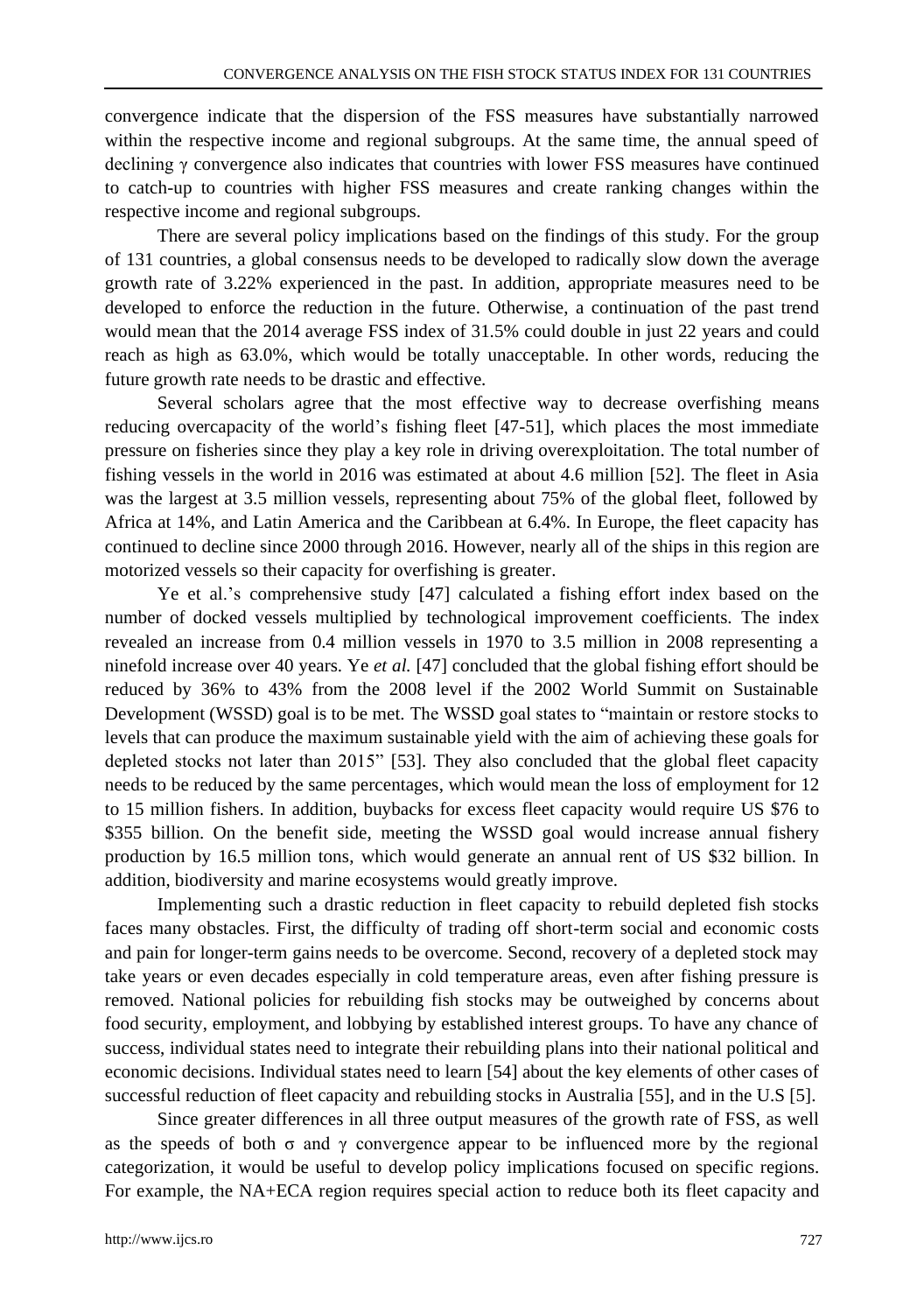overfishing. The 2014 level of the FSS measure for the NA+ECA subgroup of 27 countries was excessively high at 38.1%. Although its growth rate of the FSS measure was the second lowest among the five regions, this region needs to adopt a radical reduction policy for its fleet capacity to reduce overfishing. Fortunately, most countries in this region are member states of the EU and thus are subject to the EUs Common Fisheries Policy (CFP) in their fishing activities.

A deep-rooted problem of fleet overcapacity has also been recognized as one of the key issues in the reform of the CFP. According to a study by Salomon *et al.* [56], the introduction on the possibility of transferable fishing concessions in the CFP could increase efficiency in the fisheries sector. In addition, subsidies from the European Maritime and Fisheries Fund for new vessel construction have ceased, and only capacity enhancing subsidies will be financed. For example, the fund will only subsidize replacing an old engine with a new one. However, none of these reform measures have directly translated into a reduction of fleet capacity. The reform measures in CFP seem to have been more successful in explicitly incorporating the concept of maximum sustainable yield (MSY) in setting of total allowable catches (TACs). The deadline for implementing this concept was postponed until 2020. Another reform measure dealt with the discard ban, which introduced an obligation to land all catches over time from 2015 to 2019 [56].

Other effective intervention policies need to be developed for the LAC region of 26 counties where the 2014 FSS measure reached the highest level at about 40.0%. This is in sharp contrast to all other regions where the projected fish production is either a small increase or a moderate decrease. The fact that the rapidly increasing speeds of both  $\sigma$  and  $\gamma$  convergence in the LAC region indicates that these 26 countries may have been engaged in very active competition to catch more fish and out-catch other countries. If left unchecked, the LAC region will soon reach the highest level of FSS ever experienced by any regional subgroup. Unfortunately, [52] indicates that this region's fish production is expected to increase from 10.2 million tonnes in 2016 to 12.01 million tonnes by 2030, which is a 17.7% increase. In particular, Chile is projected to increase fish production from 1.5 million tonnes in 2016 to 2.35 million tonnes representing a 56.7% increase. The remaining three major producing countries of Peru, Mexico, and Brazil are all projected to increase their production by 10% or more during this period. One of the major reasons for the expected increase in this region is to compensate for a relatively small volume of aquaculture production. For example, the proportion of aquaculture production of this region in 2016 to the total sum of fish and aquaculture production was only about 21%, compared to 46.8% for the world and 58.7% for Asia. It may be that a solution for overfished stocks for this region may come from a future emphasis on aquaculture production. In summary, the strongest interventional policy is recommended for the NA+ECA region, LAC region, as well as for the total group of 131 countries.

There are several limitations to this research including both theoretical and technical issues. One of the most serious limitations is the reliability and accuracy of the fish stock status data used for this research. Much work has been done to improve the quality of fish stock status data, but a substantial investment of resources and time are still needed to overcome the current shortcomings. In addition, conceptually, this research has not considered the various underlying causes for the declining fish stock population when deciding on the available options for improvement. Many future studies are needed to generate effective solutions to control the declining fish stock for individual countries, regions, and the world.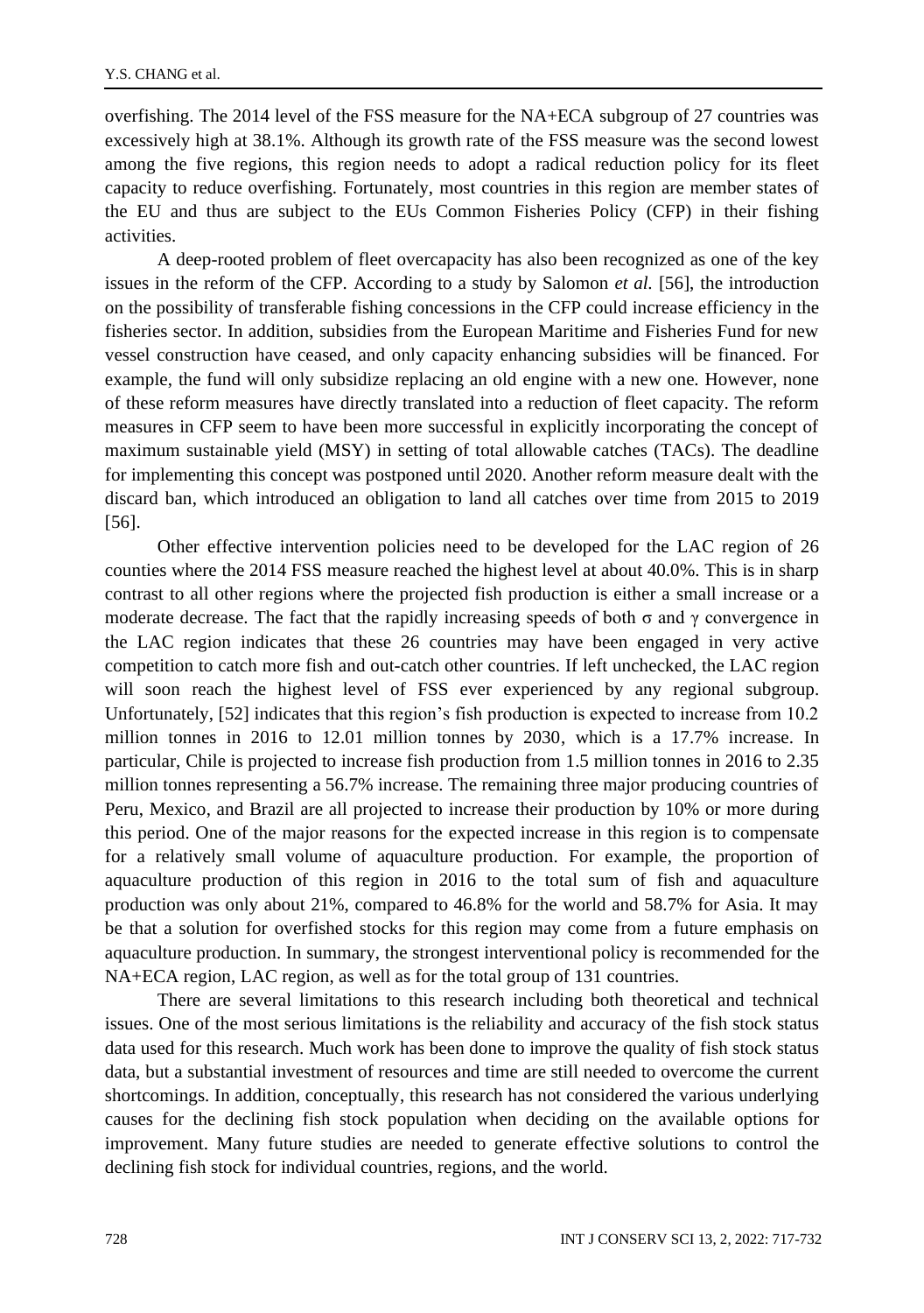Despite of these limitations, the findings from this research clearly show that several income and regional subgroups of countries have reached crisis levels of overfished fish stock status. In addition, country differences in their fish stock status within respective income and regional subgroups have substantially narrowed. Thus, this paper offers examples of customized interventional policy recommendations for the total group of 131 countries as well as for respective regional subgroups of countries.

### **Acknowledgments**

The authors are very grateful for an anonymous reviewer, who suggested many ideas to improve the quality of the paper, especially the idea to investigate the role of the population. Competent help provided by research assistants, Young Eun KIM and Si Yeon JEONG, at the Gachon Center for Convergence Research is appreciated.

## **References**

- [1] S.M. Garcia, A.A. Rosenberg, *Food security and marine capture fisheries: characteristics, trends, drivers and future perspectives*, **Philosophical Transactions of the Royal Society B: Biological Sciences, 365**, 2010, pp. 2869-2880.
- [2] C. Costello, D. Ovando, R. Hilborn, S.D. Gaines, O. Deschenes, S.E. Lester, *Status and solutions for the world's unassessed fisheries,* **Science, 338**, 2012, pp. 517-520.
- [3] \* \* \*, **The State of World Fisheries and Aquaculture**, Food and Agriculture Organization of the United Nations FAO, Rome, 2016.
- [4] R.A. Watson, D. Pauly, *The changing face of global fisheries—The 1950s vs. the 2000s,* **Marine Policy, 42,** 2013, pp. 1-4.
- [5] B. Worm, R. Hilborn, J.K. Baum, *Rebuilding global fisheries*, **Science, 325**, 2009, pp. 578– 585.
- [6] D. Ricard, C. Minto, O.P. Jensen, J.K. Baum*, Examining the knowledge base and status of commercially exploited marine species with the RAM legacy stock assessment database,*  **Fish and Fisheries, 13,** 2012, pp. 380-398.
- [7] P.G. Fernandes, R.M. Cook, *Reversal of fish stock decline in the Northeast Atlantic*, **Current Biology, 23**, 2013, pp. 1432-1437.
- [8] R. Hilborn, D. Ovando*, Reflections on the success of traditional fisheries management.* **ICES journal of Marine Science, 71,** 2014, pp. 1040-1046.
- [9] S.C. Anderson, T.A. Branch, D. Ricard, H.K. Lotze, *Assessing global marine fishery status with a revised dynamic catch-based method and stock-assessment reference points***, ICES journal of Marine Science, 69**, 2012, pp. 1491-1500.
- [10] C. Costello, D. Ovando, T. Clavelle, *Globalfishery prospects under contrasting management regimes,* **Proceedings of the national academy of sciences USA, 113,** 2016, pp. 5125-5129.
- [11] \* \* \*, **Global Sustainable Development Report***,* United Nations, Department of Economic and Social Affairs: New York, 2016.
- [12] S.M. Garcia, J.R. Grainger, *Philosophical Transactions of the Royal Society of London,* **Series B. Biological Sciences, 360**, 2005, pp. 21–46.
- [13] J. Berkson, L. Barbieri, S. Cadrin, S. Cass-Calay, P. Crone, M. Dorn, C. Friess, D. Kobayashi, T.J. Miller, W.S. Patrick, S. Pautzke, S. Ralston, M. Trianni, *Calculating*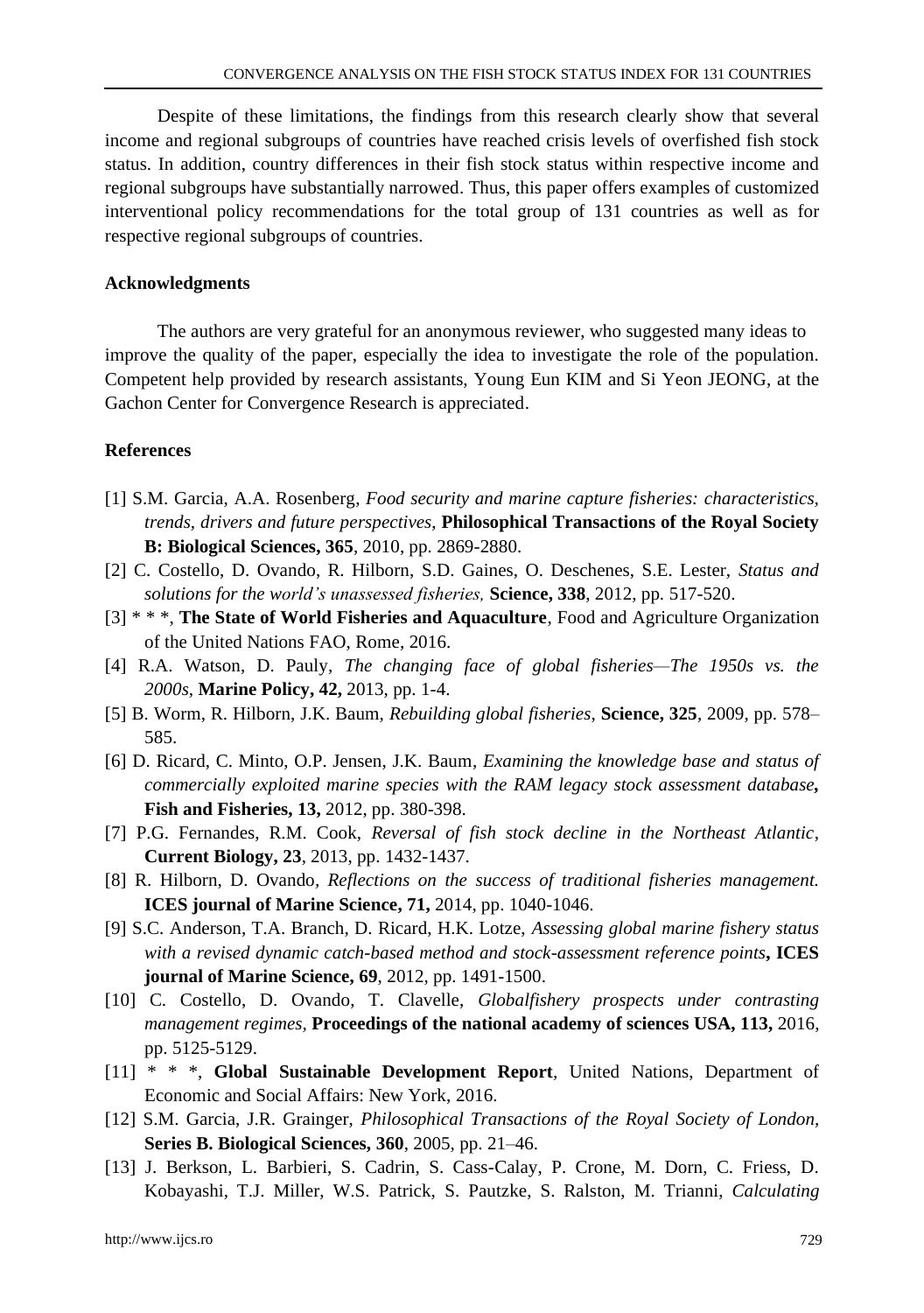*Acceptable Biological Catch for Stocks That Have Reliable Catch Data Only (Only Reliable Catch Stocks – ORCS),* **NOAA Technical Memorandum NMFS-SEFSC 616,** 2011, pp. 1-56.

- [14] U.T. Srinivasan, W.W. Cheung, R. Watson, U.R. Sumaila, *Food security implications of global marine catch losses due to overfishing.* **Journal of Bioeconomics. 12**(3), 2010, pp. 183-200.
- [15] J.A. Hutchings, C. Minto, D. Ricard, J.K. Baum, O.P. Jensen, *Trends in the abundance of marine fishes*, **Canadian Journal of Fisheries and Aquatic Sciences, 67**(8), 2010, pp. 1205-1210.
- [16] U.T. Srinivasan, R. Watson, U.R. Sumaila*, Global fisheries losses at the exclusive economic zone level, 1950 to present*, **Marine Policy, 36**(2), 2012, pp. 544-549.
- [17] R. Froese, K. Kesner-Reyes, *Impact of fishing on the abundance of marine species*, **ICES Council Meeting Report CM 12/L: 12, International Council for the Exploration of the Sea (ICES), Copenhagen, Denmark, 12**, 2002, pp. 1–15.
- [18] R. Froese, D. Zeller, K. Kleisner, D. Pauly, *What catch data can tell us about the status of global fisheries*, **Marine biology, 159(**6), 2012, pp. 1283-1292.
- [19] R.J. Barro, R.J., *Economic growth in a cross section of countries*, **The Quarterly Journal Economics, 106**(2), 1991, pp. 407-443.
- [20] R. Barro, X. Sla-i-Martin, *Convergence*, **Journal of Political Economy, 100,** 1992, pp. 223-251.
- [21] M. Friedman, *Do old fallacies ever die?* **Journal of Economic Literature, 30**(4), 1992, pp. 2129-2132.
- [22] D. Quah, *Empirics for economic growth and convergence*, **European Economic Review, 40**(6), 1996, pp. 1353-1375.
- [23] D. Quah*, Galton's Fallacy and Tests of the convergence hypothesis*, **Scandinavian Journal of Economics, 95**(4), 1993, pp. 427-43.
- [24] G.E. Boyle, T.G. McCarthy, *A simple measure of beta-convergence,* **Oxford Bulletin Economics and Statistics, 59**(2), 1997, pp. 257-264.
- [25] S. Siegel, **Nonparametric Statistics for the Behavioral Sciences**. Now York: McGraw-Hill, 1956, pp. 229-239.
- [26] M. Agovino, A. Rapposelli, *Regional performance trends in providing employment for persons with disabilities: Evidence from Italy*, **Social Indicators Research, 130**(2), 2017, pp. 593-615.
- [27] M. Bhattacharya, J.N. Inekwe, P. Sadorsky, A. Saha, *Convergence of energy productivity across Indian states and territories*, **Energy Economics, 74**, 2018, pp. 427-440.
- [28] C.A. Carrasco, J. Ferreiro, *Latin American inflation differentials with USA inflation: does inflation targeting make a difference?* **Journal of Economic Policy Reform, 17**(1), 2014, pp. 13-32.
- [29] A.R. Ferrara, R. Nistico, *Regional well-being indicators and dispersion from a multidimensional perspective: evidence from Italy*, **The Annals of Regional Science, 55**(2-3), 2015, pp. 373-420.
- [30] J. Huang, Y. Yu, C. Ma, *Energy efficiency convergence in china: catch-up, lock-in and regulatory uniformity*, **Environmental and Resource Economics, 70**(1), 2018, pp. 107- 130.
- [31] V.C. Jaunky, L. Zhang, *Convergence of operational efficiency in China's provincial power sectors*, **The Energy Journal, 37**(11), 2016, pp. 3-27.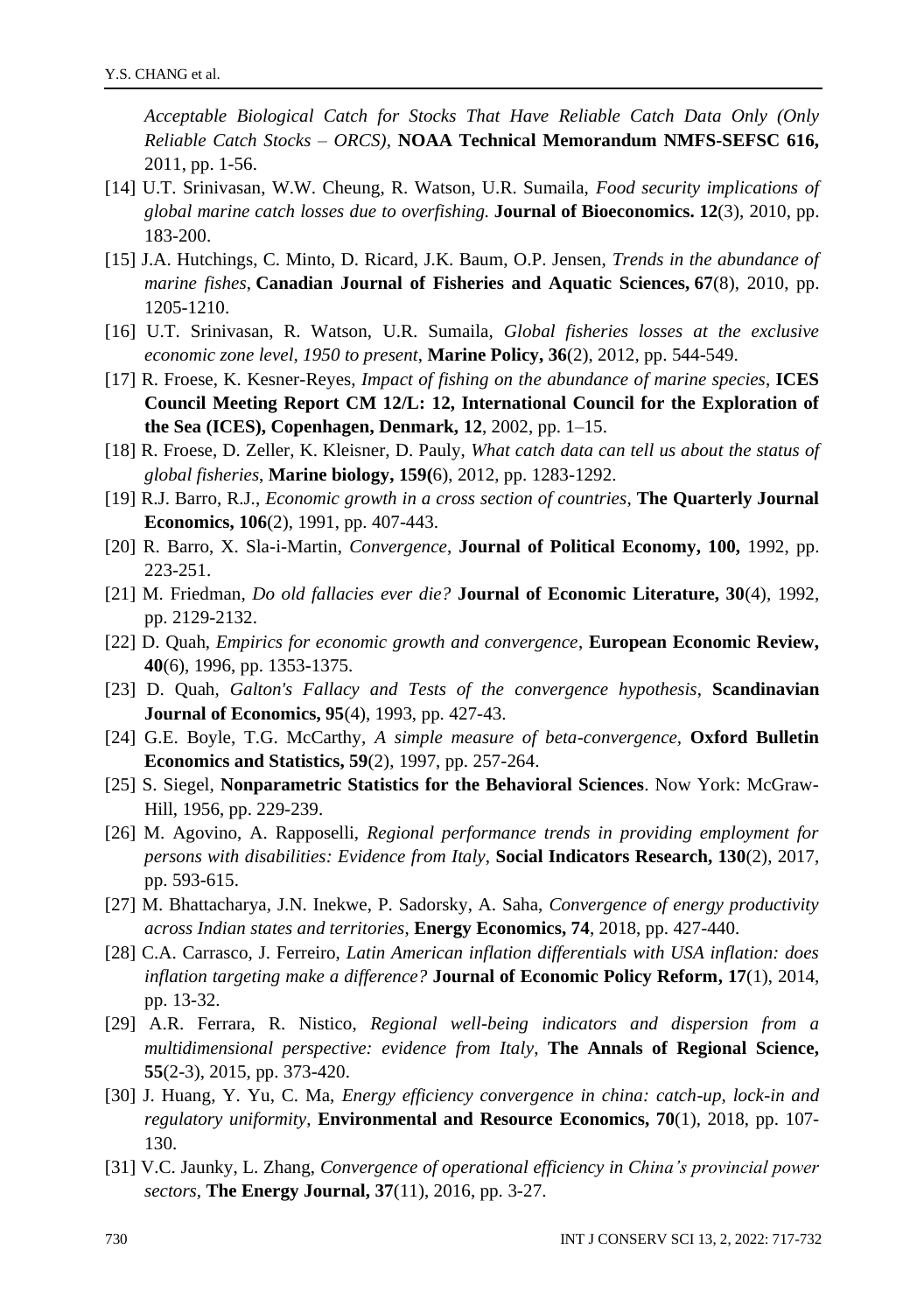- [32] D. Kallioras, M. Tsiapa, *The regional dimension of economic growth in Ukraine***, Eastern European Business and Economics Journal, 1**(3), 2015, pp. 71-95.
- [33] Y. Yu, Y. Zhang, *World energy intensity revisited: a cluster analysis***, Applied Economics Letters, 22**(14), 2015, pp. 1158-1169.
- [34] A.M. Zumaquero, S.S. Rivero, *A contribution to the empirics of convergence in real GDP growth: The role of financial crises and exchange-rate regimes*, **Applied Economics, 48**(23), 2016, pp. 2156-2169.
- [35] Y.S. Chang, Y.T. Lee, Y. Lee, M.H. Jin, *Convergence Analysis of the Sanitation Index for 158 Countries,* **Journal of Environmental Accounting and Management, 7**(3), 2019a, pp. 263-277.
- [36] J.C. Heckelman, *Economic Freedom Convergence Clubs*, **Economic Behavior, Economic Freedom, and Entrepreneurship,** (Editors: R. Cebula, J. Hall, F. Mixon and J. Payne), Edward Elgar Publishing, Northampton, MA. 2015, pp. 102-114.
- [37] \* \* \*,<http://www.real-statistics.com/students-t-distribution/coefficient-of-variation-testing/>
- [38] B. Liddle, *OECD energy intensity,* **Energy Efficiency, 5**, 2012, pp. 583-597.
- [39] Y.S. Chang, S. Jeon, N.H. Park, *Do time phase and income influence the convergence in energy intensity? A cross-country analysis*, **International Journal Energy Technology and Policy, 15**(2/3), 2019b, pp. 301-319.
- [40]<http://www.real-statistics.com/reliability/kendalls-w/>
- $[41]$  \* \* \*,<http://epi2016.yale.edu/dpwmloads/>
- [42] Z. Wendling, J. Emerson, D. Esty, M. Levy, A. Sherbinin, **2018 Environmental Performance Index (EPI).** 2018, DOI: 10.13140/RG.2.2.34995.12328.
- [43] \* \* \*, http://www.seaaroundus.org/articles/
- [44] \* \* \*, <https://blogs.worldbank.org/opendata/changes-country-classifications>
- [45] \* \* \*, <http://data.worldbank.org/indicator/ny.gnp.pcap.cd>
- [46] \* \* \*, [https://datahelpdesk.worldbank.org/knowledgebase/articles/906519-world-bank](https://datahelpdesk.worldbank.org/knowledgebase/articles/906519-world-bank-country-and-lending-groups)[country-and-lending-groups](https://datahelpdesk.worldbank.org/knowledgebase/articles/906519-world-bank-country-and-lending-groups)
- [47] Y. Ye, K. Cochrane, G. Bianchi, R. Willmann, J. Majkowski, M. Tandstad, F. Carocci, *Rebuilding global fisheries: the World Summit Goal, costs and benefits*, **Fish and Fisheries 14,** 2013, pp. 174-185.
- [48] J.D. Bell, R.A. Watson, Y. Ye, *[Global fishing capacity and fishing effort from 1950 to](javascript:void(0))  [2012,](javascript:void(0))* **Fish and Fisheries, 18**(3), 2017, pp. 489-505.
- [49] U.R. Sumaila, W. Cheung, A. Dyck, K. Gueye, L. Huang, V. Lam, D. Pauly, T. Srinivasan, W. Swartz, R. Watson, D. Zeller, *Benefits of Rebuilding Global Marine Fisheries Outweigh Costs*, **PLOS One, 7**(7), 2012, Article Number: e40542.
- [50] M. Salomon, K. Holm-Müller, *Towards a sustainable fisheries policy in Europe***, Fish and Fisheries, 14**, 2012, pp. 625–638.
- [51] J.R. Beddington, D.J. Agnew, C.D. Clark, *Current problems in the management of marine fisheries*, **Science, 316**, 2007, pp. 1713–1716.
- [52] \* \* \*, **The State of World Fisheries and Aquaculture,** Food and Agriculture Organization, FAO, Rome, Italy, 2018.
- [53] \* \* \*, **World Summit on Sustainable Development,** United Nations, Johannesburg, South Africa 26 August–September2002., 2002.
- [54] R. Hilborn, *Moving to sustainability by learning from successful fisheries*, **Ambio, 36**, 2007, pp. 296–303.